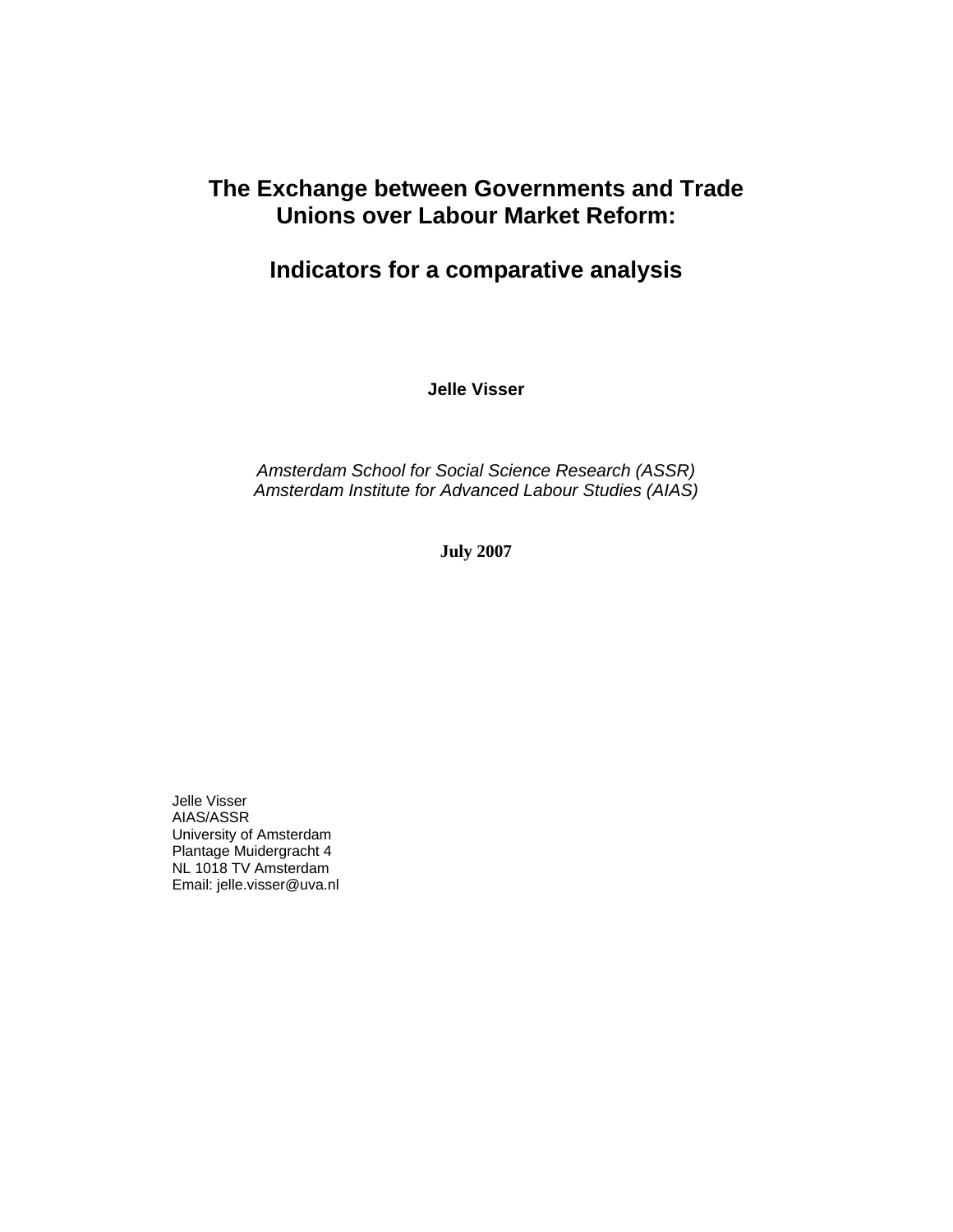## **The Exchange between Governments and Trade Unions over Labour Market Reform:**

## **Indicators for a comparative analysis**

## **Introduction**

In the final decades of the 20th and the early years of the 21st century, European welfare states have been struggling to recast their social and labour market policies and institutions. In most countries reforms must be achieved under conditions of "permanent austerity", to use Paul Pierson's apt phrase (Pierson, 1998). Permanent austerity is dictated by lower economic growth; extensive commitments of existing social protection programs to the risks and clientele of a disappearing industrial economy; the squeeze on tax revenues due to increased exit threats of capital and the wealthy; and increased constraints on competitiveness in the global economy. Some of these constraints, especially the last two, also apply to newly developing welfare states, like Ireland, or political economies in transition, as in East Central Europe.

In the 1990s a dominant policy discourse emerged in which Europe's underperformance in growth, employment and productivity was linked to the inability of Europe's welfare states to handle the structural transformation of industrial in service economies (EC, 1993; OECD, 1994). With no or only marginal reforms, some analysts feared the emergence of a two-speed labour market, stratified between on the one hand older, mostly male workers and heads of family with regular and well- protected jobs and social entitlements, but increasingly made redundant, and on the other hand newly entering cohorts, among them many more women than in the past, working in services and jobs without the career prospects, employment security and social protection that in the past had been associated with jobs in industry and in the public service. The consequence of the misallocation of rights and benefits was high social expenditure and high non-wage labour costs, creating a vicious circle of "welfare without work" especially for people with little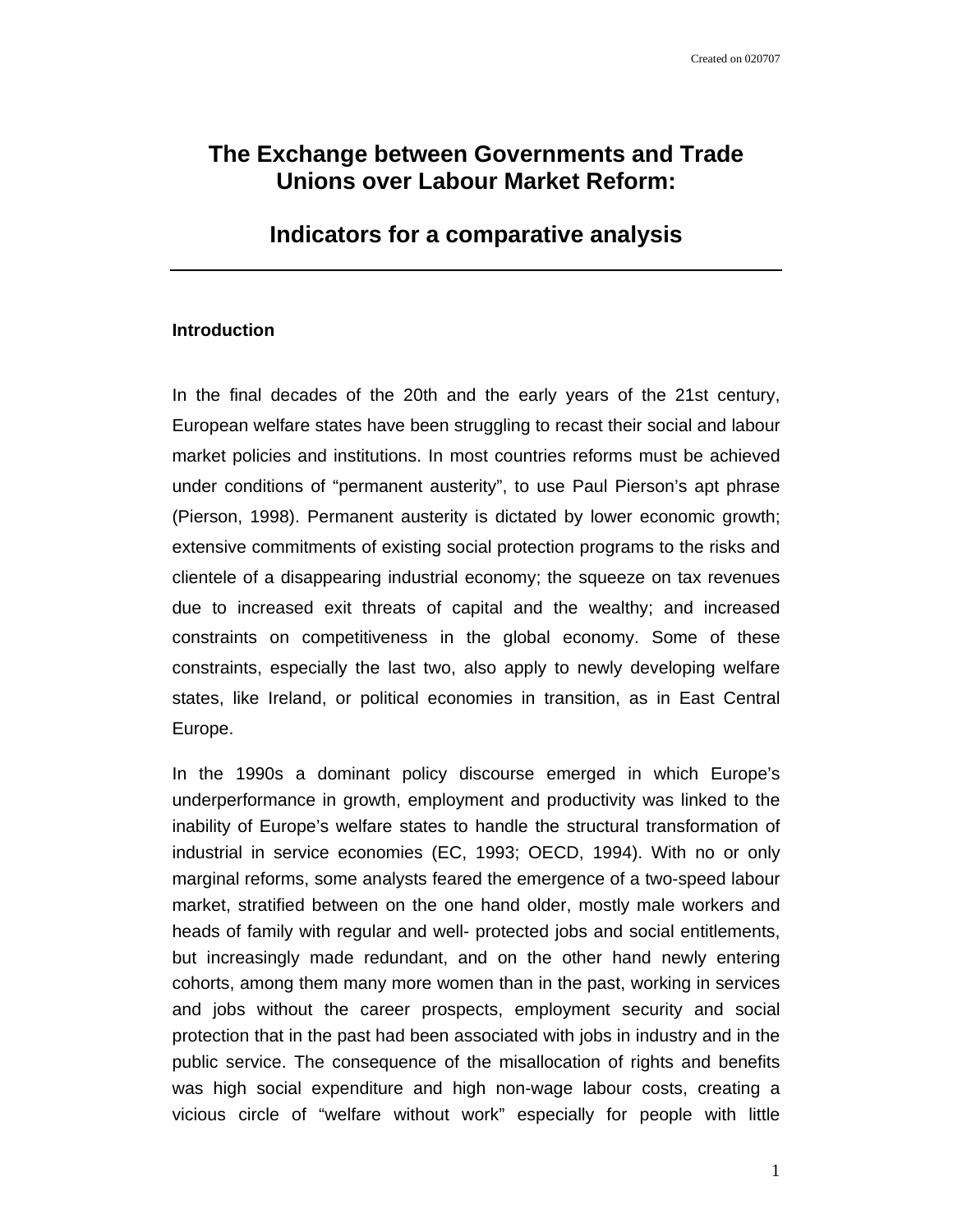education and productive skills (Esping-Andersen, 1999). Against this danger, it was argued, Europe's various welfare states needed recalibration from protecting old rights to covering new risks, investing in skills and education, lowering employment protection and non-wage labour costs or even subsidising those at the bottom of the labour market, decreasing the risks of dependency and encouraging labour market participation (Esping-Andersen et al., 2002; Ferrera et al., 2000; Zeitlin, 2003).

It is a well-established fact that welfare reform is difficult. In spite of the obvious 'irresistible forces' urging for reform, the welfare state tends to be an 'unmovable object'– using another of Pierson's expressions. The main reason, according to many scholars, is that the "old politics" of *creating* the welfare state, based on class mobilization and institution creation through societal bargaining, has been displaced by the "new politics" of narrow interest groups, professionals and clients *created* by and dependent upon the welfare state. In mature welfare states, social policy arrangements have been captured by organized groups, who, given their institutional self-interests and the demands of their clienteles, are increasingly in a position to resist reform.

Among the prime suspects of blocking welfare reforms are the trade unions. They have gained members (in the public sector) and rights for themselves and their members through the development of the welfare state and its many protections. Union membership is heavily biased towards the older workers, public sector employee unions have taken over the leadership from those representing manufacturing workers, and there are now sizeable constituencies of retired workers in the European union movements (see Table 1). In short, if their membership composition can be taken as a guide to the interests they stand for, trade unions must be counted as a *conservative force* in the debate on welfare and labour market reform.

Political economists have pointed to the time inconsistency of reforms (Saint-Paul, 2000). Making sacrifices now in order to safeguard the future social model is unconvincing if the future is depicted as worse than the present; hanging on to existing rights and privileges may to many seem the best strategy. Add to this that, according to opinion and attitude research, the welfare state enjoys widespread popularity, whereas people are wary of reform (van Oorschot, 2003). Consequently, many scholars continue to observe how a tug of war between popular expectations and harsh economic realities favours "a politics of blame avoidance in which cutbacks can take place only through incremental and surreptitious mechanisms of retrenchment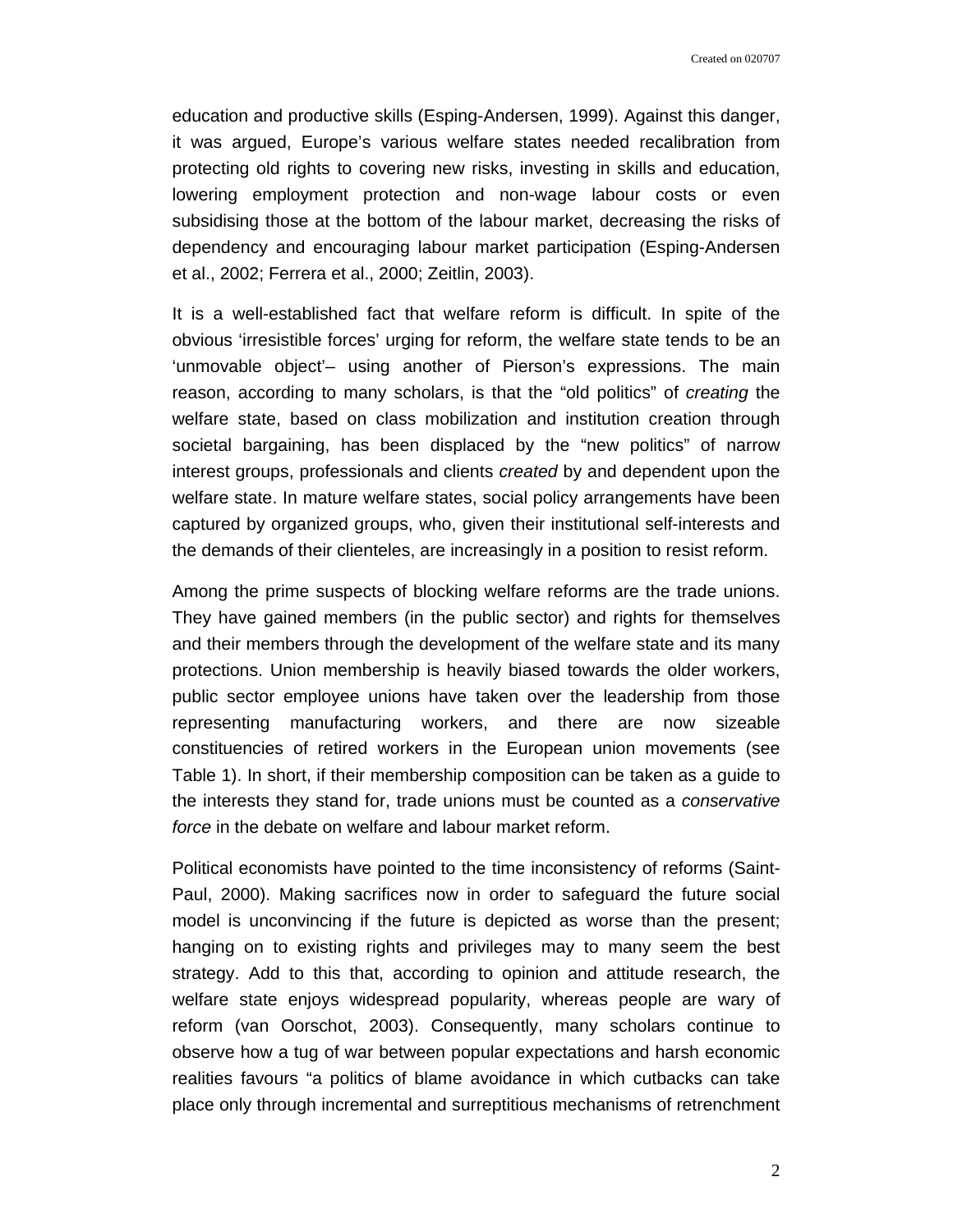or during moments of extraordinary fiscal stress and political consensus" (Clayton and Pontusson, 1998: 68).

|             | share of<br>retired in total<br>membership | ratio<br>density < 30<br>years to<br>>50 years | share of<br>female<br>members | ratio female<br>to male<br>density | share of<br>public<br>members | ratio public<br>to private<br>density | share of<br>members in<br>manufacturi<br>ng |
|-------------|--------------------------------------------|------------------------------------------------|-------------------------------|------------------------------------|-------------------------------|---------------------------------------|---------------------------------------------|
|             |                                            |                                                |                               |                                    |                               |                                       |                                             |
| Sweden      | 14,7                                       | 0.7                                            | 46,0                          | 1.1                                | 47,9                          | 1.2                                   | 26,3                                        |
| Finland     | 11,5                                       | 0.7                                            | 54,0                          | 1.1                                | $\ddotsc$                     | 1.3                                   | $\sim$                                      |
| Norway      | 24,0                                       | $\ddot{\phantom{0}}$                           | 44,0                          | 1.1                                | 54,7                          | 1.8                                   | 27,6                                        |
| Denmark     | 14,2                                       | 0.7                                            | 50,0                          | 1,0                                | $\ddotsc$                     | 1.2                                   | $\ddotsc$                                   |
|             |                                            |                                                |                               |                                    |                               |                                       |                                             |
| Germany     | 19,8                                       | 0.5                                            | 32,0                          | 0.5                                | 39,3                          | 2.5                                   | 48,0                                        |
| Austria     | 18,2                                       | 0.6                                            | 32,0                          | 0.7                                | 39,7                          | 2.3                                   | 33,7                                        |
| Switzerland | 13,0                                       | $\ddotsc$                                      | $\ddot{\phantom{0}}$          | $\sim$ $\sim$                      | 39,0                          | 2.1                                   | 28,4                                        |
| Netherlands | 19,8                                       | 0.3                                            | 28,0                          | 0.7                                | 50,0                          | 2.4                                   | 23,6                                        |
| Belgium     | 18,2                                       | $\ddot{\phantom{0}}$                           | 35,0                          | 0.9                                | 32,0                          | 1.0                                   | 44,0                                        |
|             |                                            |                                                |                               |                                    |                               |                                       |                                             |
| France      | 20,0                                       | 0.2                                            | $\ddot{\phantom{0}}$          | 0.8                                | 69,5                          | 6.3                                   | 21,3                                        |
| Spain       | 4,5                                        | 0.3                                            | $\ddot{\phantom{0}}$          | 0.6                                | $\ddot{\phantom{0}}$          | 2.1                                   | $\ddot{\phantom{1}}$ .                      |
| Portugal    | $\ddot{\phantom{a}}$ .                     | 0.5                                            | $\ddot{\phantom{0}}$          | 0.9                                | $\ddotsc$                     | 1.2                                   | $\ddotsc$                                   |
| Italy       | 48,0                                       | 0.5                                            | $\ddot{\phantom{0}}$          | 0.7                                | 44,0                          | 1.5                                   | 31,4                                        |
|             |                                            |                                                |                               |                                    |                               |                                       |                                             |
| <b>UK</b>   | 10,0                                       | 0.3                                            | 43,0                          | 1.1                                | $\ddot{\phantom{0}}$          | 3.2                                   | 26,0                                        |
| Ireland     | 8,0                                        | 0.5                                            | 46,0                          | 1.0                                | $\sim$ $\sim$                 | 1.6                                   | . .                                         |

#### **Table 1: Composition of European trade unions, around 2000**

Source: calculated from Ebbinghaus and Visser (2002) and European Social Survey, 2002/2003 wave. See: R. Jowell & Central Coordinating Team (2003): European Social Survey 2002/2003. Technical Report. London: Centre for Comparative Social Surveys, City University, and http://www.europeansocialsurvey.org.

Given this state of affairs, one is surprised to find that reforms happen and that in many of these reforms, as we will see, the trade unions play a key role. Surely, most reforms are rather incremental and involve marginal adjustment to the setting of policy instruments (such as benefit levels and the duration or access to benefits) rather than a radical break with the past, but cumulatively many small changes may sometimes lead to a major redirection of institutions and policies (Streeck and Thelen, 2005). My contention is that the empirical foundations of welfare inertia are fairly shaky. A comparison of long-term substantive social and employment policy developments suggests that since the final decade of the  $20<sup>th</sup>$  century and into the early  $21<sup>st</sup>$  century, mature European welfare states have been recasting the basic social and economic policy repertoires upon which they were built after 1945 (Hemerijck and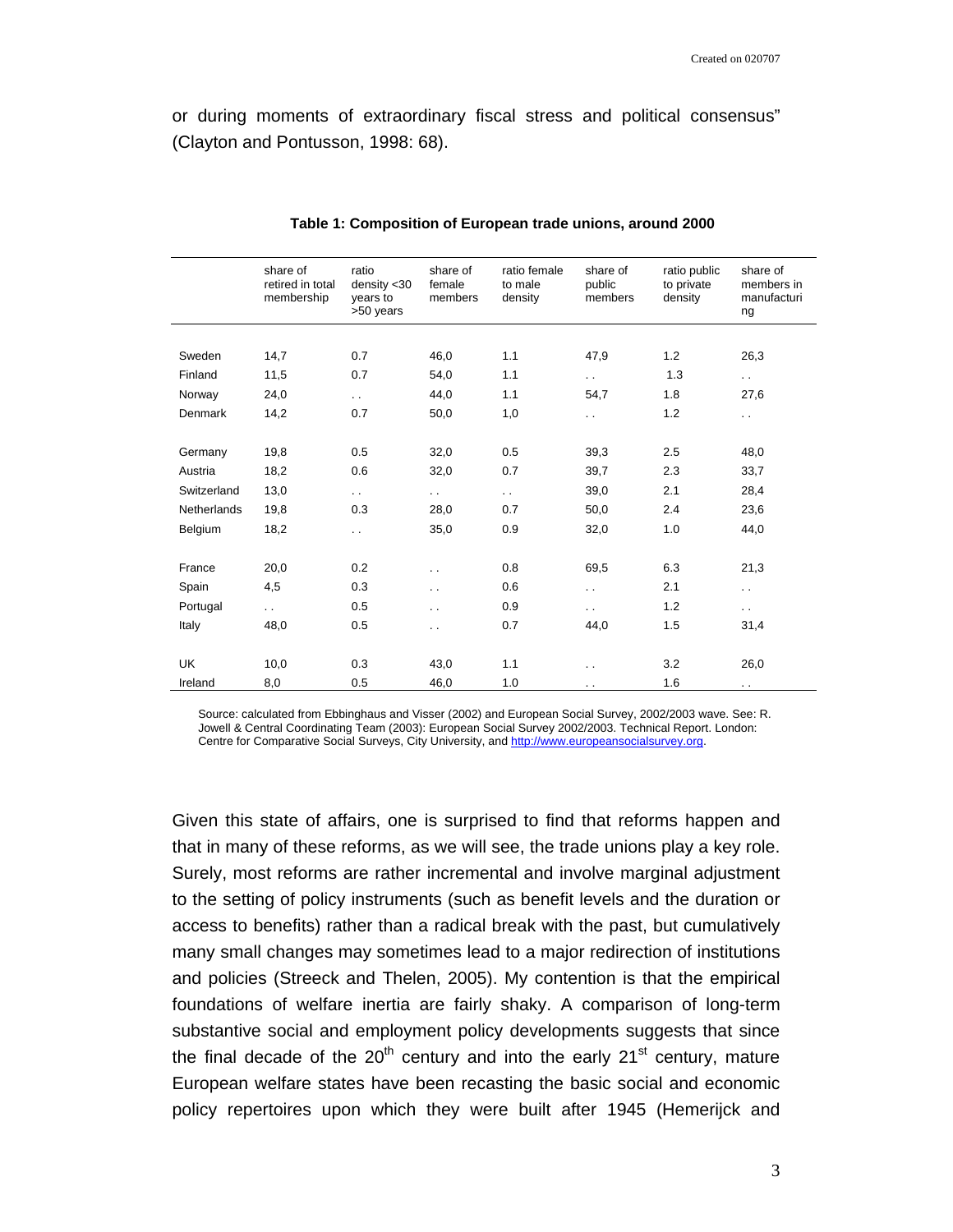Visser, 2006). Moreover, there a great deal of involvement of opposing parties and interest groups in the reform activities of European welfare states (Baccaro and Simoni, 2005; Compston, 2002).

In this paper I will analyse the "exchange" between governments and trade unions over labour market and social policy reform. The focus will be on the development of a set of indicators that allow us to analyse this exchange comparatively across time and space. The next section defines a classification scheme for my first variable of interest: labour market and social policy reforms. I will apply this scheme to the reform history of the Netherlands since 1982 and derive a small number of tentative conclusions regarding the "structural" political and organizations facilitating a reform coalition between "weak" governments and "weakened" trade union movements. Subsequently, I will explore the issue in a wider European context and analyse the "willingness" of governments and the "capacity" of trade unions to enter into and sustain reform alliances. In particular, I will analyse the 64 or so "Social Pacts" negotiated between governments and trade unions (and sometimes employers) between 1980 and today.

## **Labour market and social policy reforms**

I count as reforms decisions that are *formalised* through changes in the law and through official reallocations of rights or resources in the following domains: I. macro-economic policy and wage setting; II. social protection (unemployment insurance; sickness and disability insurance; old age pensions and early retirement); and III. labour market policy (employment protection; active labour market policies; work-family policies). Although a broader definition of the welfare state would include health and education, my focus has been on these eight fields also because they are more directly related to industrial relations and I want to study the involvement of trade unions in reform.

There are various ways to classify reforms. Boeri (2001; 2005) proposes a double distinction between reforms that increase or decrease "generosity and social protection", and those that are "marginal" or "radical". The reform is classified as radical if it satisfies one of the following criteria: reduction or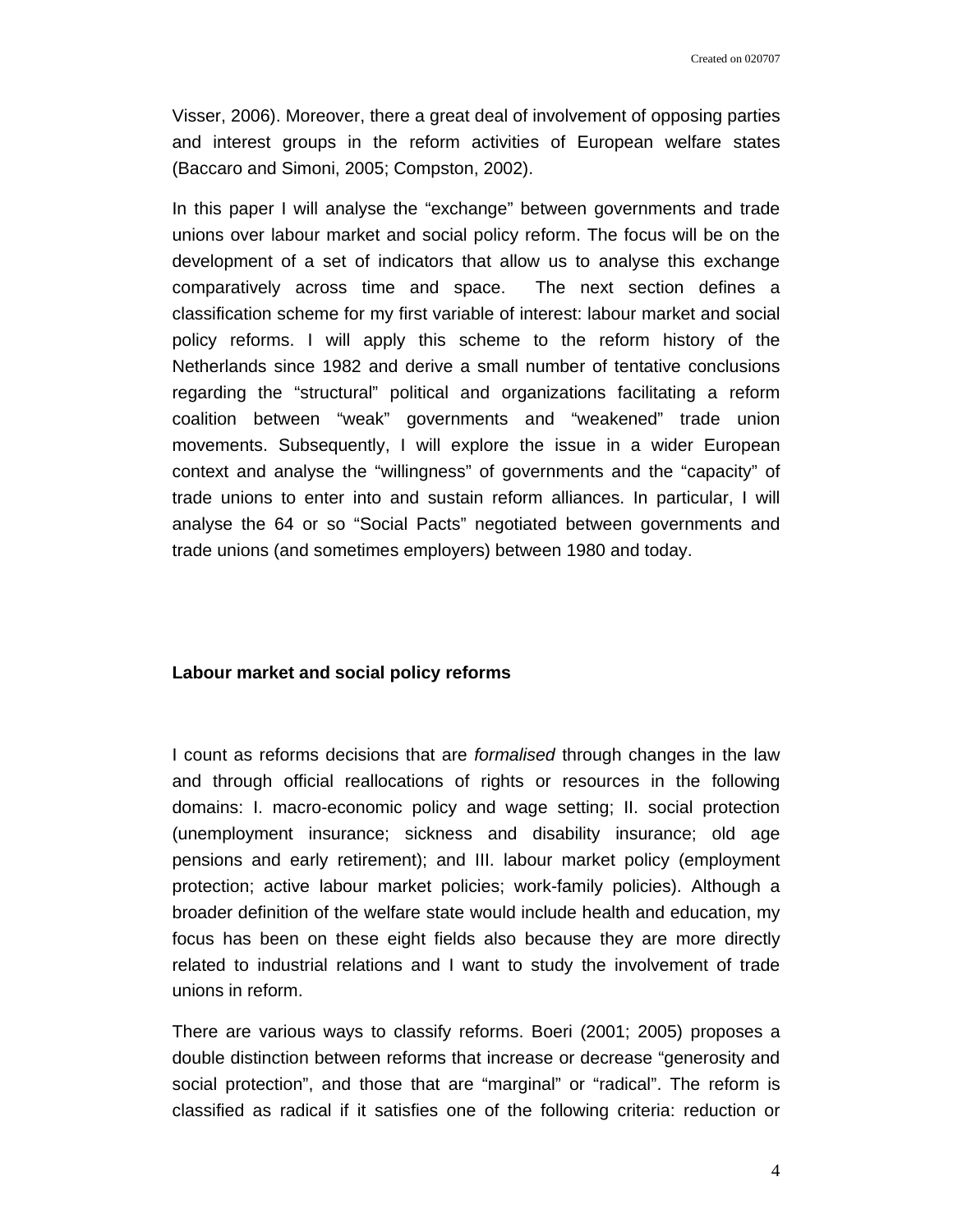increase of replacement rates of the average claimant by at 10 percent; change in the broad design of the policy; targets existing beneficiaries rather than phasing in for future beneficiaries.

A second classification can be based on Pierson (2001). In the final chapter of "The New Politics of the Welfare State", he concludes that modern welfare state reform takes place under conditions of "permanent austerity". Yet, he admits that these reforms cannot be reduced to retrenchment only. He therefore proposes to analyse social policy reforms along three dimensions (Pierson 2001: 421): (a) *re-commodification* or the restriction of access to social benefits or state support without participating in the labour market (Esping-Andersen, 1990).<sup>1</sup>; (b) *cost-containment* or lowering the expenditure associated with different programs and schemes of social insurance and protection; (c) *recalibration* or reforms that redirect rights and/or resources from "old" to "new" risks, in this case from male to female employees and from older workers to the young and to families with children (see also Ferrera, Hemerijck and Rhodes, 2000). I have added a fourth dimension relating to (d) the *governance* of social policies or what we might call "Ordnungspolitik" (Visser and Hemerijck, 1997: 151) – the division of incentives, resources and responsibilities between various institutional actors and organisations. Although actual reforms may fit in two or more of these dimensions, I have tried to fit each reform in just one, based on information on the dominant aspect of the reform.

A third classification takes into account how the reform has come about. With regard to the decision making process I propose a fourfold classification: (a) the government takes decisions unilaterally (imposition); (b) the government takes decisions after consultation with social partners, but not necessarily in agreement with social partners (consultation); (c) the government takes decisions after concertation with social partners (social pacts) and largely in agreement with social partners (concertation); and (d) decisions are based on agreements between social partners and transposed into law by government (autonomy).

Based on a study of exactly hundred labour market and welfare reforms in the Netherlands since 1982, my results can be classified as in Table 2

 $\overline{\phantom{a}}$ 

<sup>1</sup> Citing Ann Orloff and referring to the case of women who move from household work into paid employment outsid the house, Pierson (2001) notes that there are cases where 're-commodification' or greater exposure to the pressure of the labour market may add to autonomy of workers.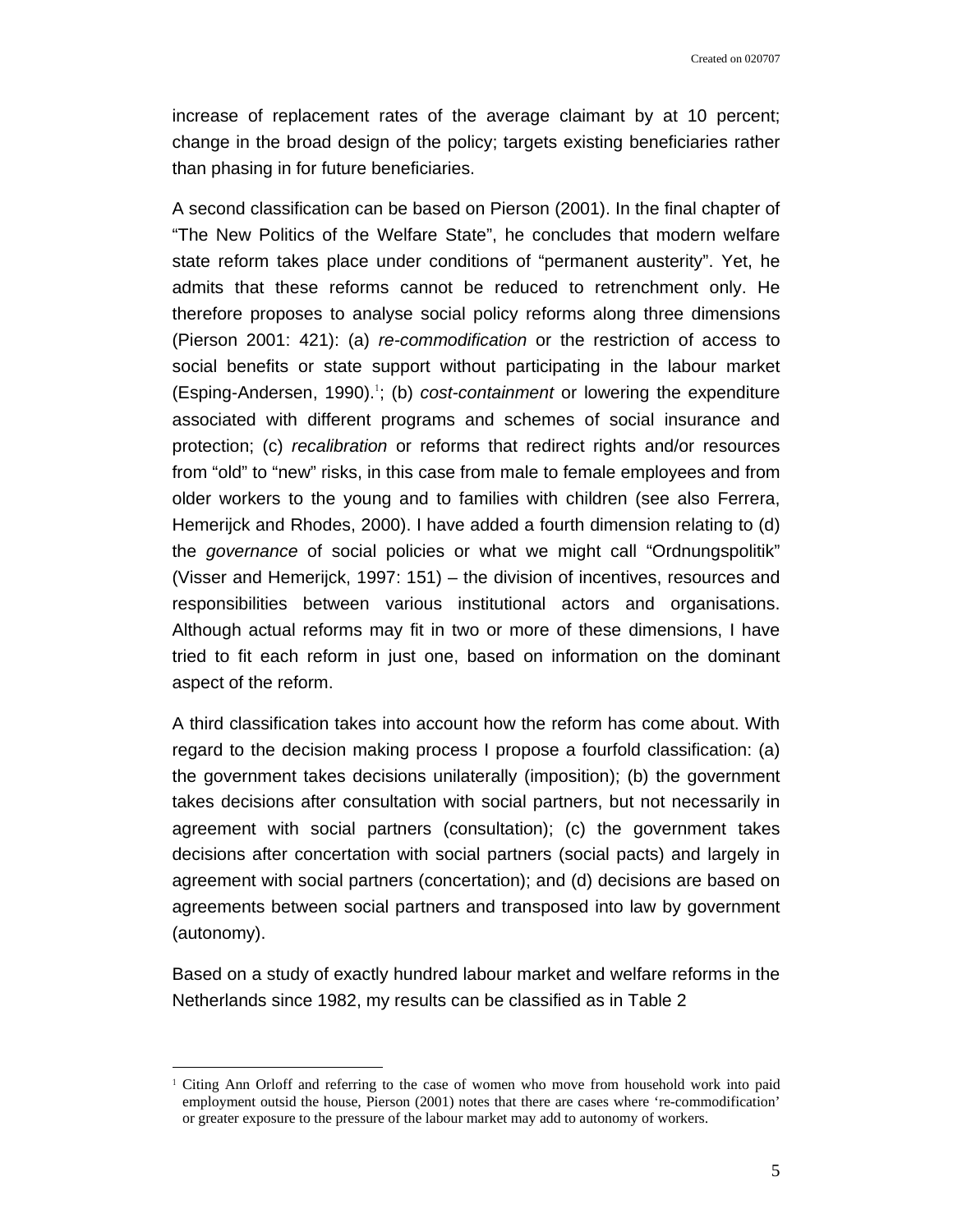|                       |                        | macroeconomic<br>policy & wage<br>setting | social<br>security | labour<br>market | of which:<br>work-<br>family<br>policies | total          |
|-----------------------|------------------------|-------------------------------------------|--------------------|------------------|------------------------------------------|----------------|
|                       |                        |                                           |                    |                  |                                          |                |
| all                   |                        | 22                                        | 48                 | 30               | 11                                       | 100            |
| decreasing generosity | marginal               | 6                                         | 25                 | 2                | 0                                        | 33             |
|                       | radical                | 5                                         | 9                  | $\overline{4}$   | 0                                        | 18             |
| increasing generosity | marginal               | 3                                         | 10                 | 9                | 9                                        | 22             |
|                       | radical                | $\mathbf 0$                               | $\mathbf 0$        | $\overline{4}$   | 0                                        | $\overline{4}$ |
| other                 | marginal               | 3                                         | $\overline{2}$     | $\overline{7}$   | 2                                        | 12             |
|                       | radical                | 5                                         | $\overline{2}$     | $\overline{4}$   | 0                                        | 11             |
|                       |                        |                                           |                    |                  |                                          |                |
| recommodification     | yes                    | $\mathbf 0$                               | $\overline{7}$     | $\overline{4}$   | 0                                        | 11             |
|                       | no                     | $\mathbf 0$                               | 1                  | 0                | 0                                        | $\mathbf{1}$   |
| cost containment      | yes                    | 11                                        | 25                 | 3                | 0                                        | 39             |
|                       | no                     | 3                                         | 4                  | 5                | $\overline{4}$                           | 12             |
| recalibration         | favouring new risks    | 3                                         | 3                  | 10               | $\overline{7}$                           | 16             |
|                       | favouring old risks    | $\mathbf 0$                               | 1                  | 0                | 0                                        | $\mathbf{1}$   |
| governance            | more state involvement | 4                                         | $\overline{2}$     | 5                | 0                                        | 11             |
|                       | less state involvement | 1                                         | 5                  | 3                | 0                                        | 9              |
| state                 | imposition             | 4                                         | 14                 | 5                | 0                                        | 23             |
|                       | consultation           | 9                                         | 30                 | 18               | 6                                        | 57             |
| social partners       | concertation           | 4                                         | 3                  | 3                | $\mathbf{1}$                             | 10             |
|                       | autonomy               | 5                                         | 1                  | $\overline{4}$   | $\overline{4}$                           | 10             |
|                       |                        |                                           |                    |                  |                                          |                |

#### **Table 2: Dutch reforms, 1982-2006, by domain, method and character**

Source: own data

This comparison shows that roughly half (51 percent) of these reforms were decreasing the level of protection and generosity of existing policies, while 30 percent went in the opposite direction and 19 percent could not be classified either way. More generous protection is mainly related to new risks, workfamily issues and in some lesser way young people or migrants with low skills and weak labour market attachments – not the prime clientele of Dutch trade unions. Easing of part-time work was also an important driver (Visser, 2002). A second finding is that roughly two-thirds of the reforms are marginal, while the remainder relates to new policy instruments or institutions, has direct effects also on current beneficiaries or implies a large change in policy approach. Many of these radical reforms involve a change of the governance institutions of the labour market and social policy (for instance concerning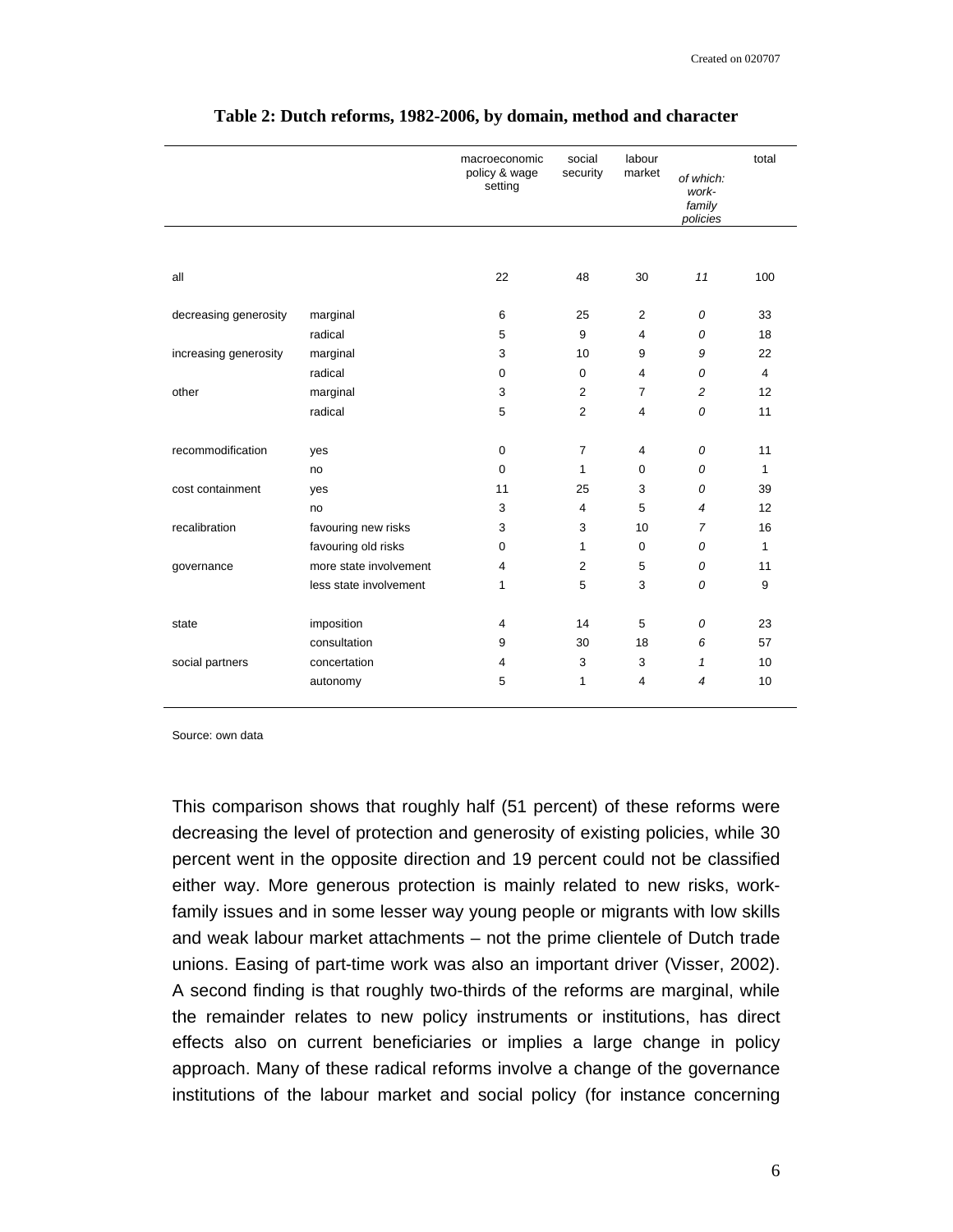disability insurance or the public employment service), and they were usually contested most bitterly by the unions (and by employers). Overall, my findings are quite similar to those presented for a much larger sample of countries by Boeri (2001; 2005).

Using Pierson's classification, we observe that in the Netherlands "cost containment" was the most important driver of reform. Further analysis shows that this was especially the case in the three "crisis" or "economic downturn" periods, each separated exactly by a decade: 1982-83; 1992-93 and 2002-03. Recalibration was also an important driver, especially from the second half of the 1990s on, followed in importance by "governance" and "recommodification". With regard to "governance" I observe change in both directions – towards more autonomy for unions and employers, or other nongovernmental actors (especially in wage setting and, in a more limited way, in employment protection and deciding on work-family issues) and toward more direct supervision and administration by the state and public agencies controlled by the central or local government (in social insurance and active labour market policy). Of the reforms that were cost increasing many were related to improving the position of women and addressing work-family issues.

Finally, and for my purpose most importantly, the Dutch unions initially opposed most if not all of these reforms, with the exception of those relating to wage setting, work-family issues and part-time work (Visser and Hemerijck, 1997). In some domains (dismissal protection of regular workers) they still oppose reform and with the exception of some very marginal reforms regarding the notification period for dismissals, a speeding up and shortening of procedures for individual and collective dismissals and the recent attenuation of seniority rules in the case of collective dismissals, reform in this field is blocked. Instead, the Netherlands has chosen the path of liberalising the market for temporary and agency work, helped by a major agreement between the unions and the employers (1996) and the quite liberal application of the law, which allows far-reaching derogation from the law by means of collective agreement (Houwing et al., 2007).

Occasionally the Dutch unions organised massive protests to put pressure on the government, as they did in 1991 against the disability reforms and, more recently in 2004 against the proposed reforms on early retirement, disability and unemployment insurance (Van der Meer and Visser, 2005). Yet, over the whole period of twenty-five years only a quarter of all reforms were imposed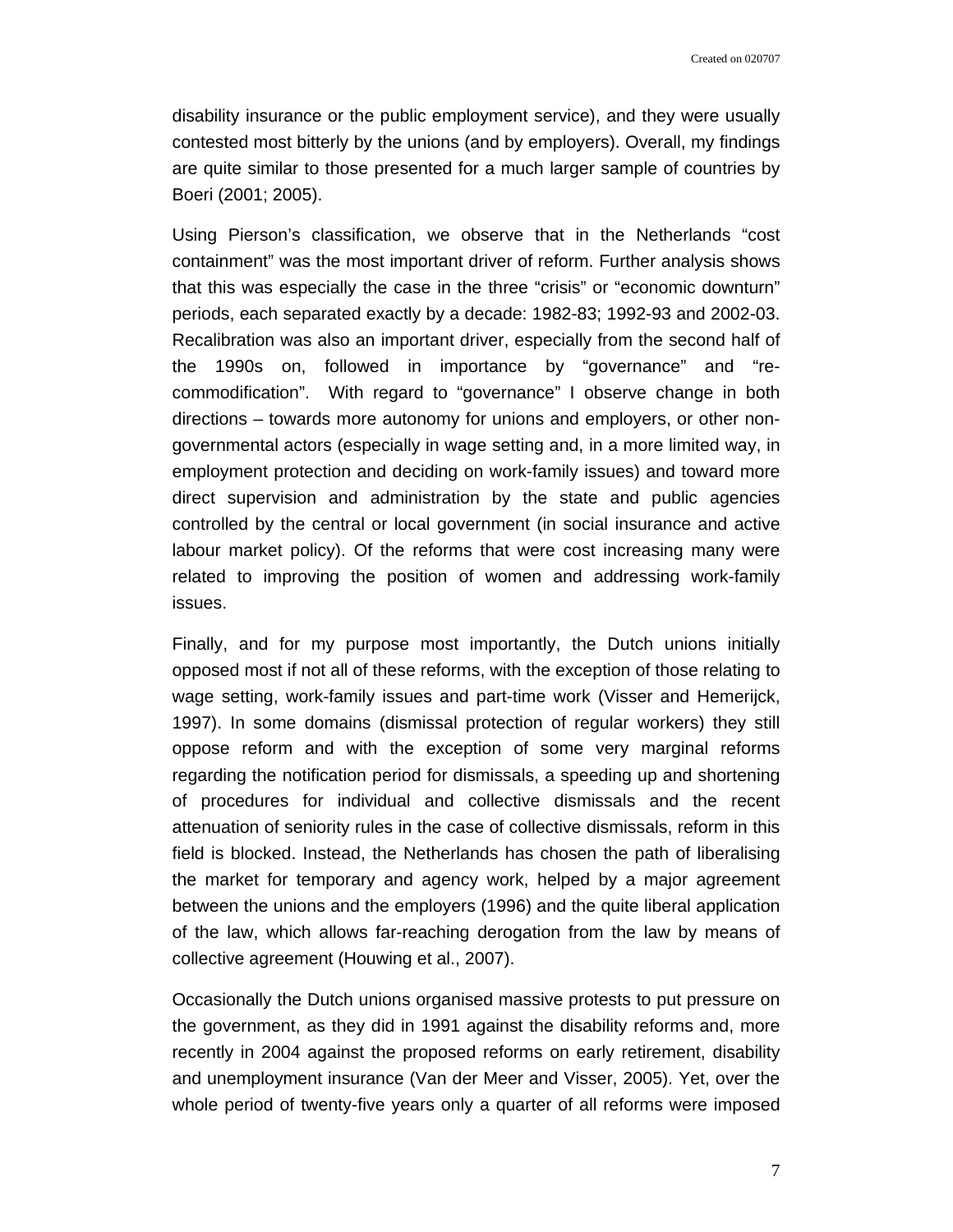without consultations or negotiations with the unions. In over three-quarters of all reforms, the government went into extensive consultations or negotiations with the unions, in most cases leading to a change in the timing or extent of reform. Even if we limit ourselves to the area of social security, the policy domain over which the government has by virtue of law most power and should be least encumbered by the veto power of trade unions, only 29 percent of decisions were taken without serious consultations or negotiations with the trade unions.

## **Comparing the Dutch case in Europe**

It might be quite inappropriate to generalize these finding to other European economies facing similar reform pressures. The Netherlands has a track record for consensus and negotiated social policies, and it has rather cooperative and centralised unions, with leaders capable of leading their members to accept moderation and compromise (Visser and Hemerijck, 1997). The five general conditions that in my view propel trade unions towards such a position are (a) a stable but modest membership base, that is, neither a very high nor a very low density rate; (b) institutional and organisational security for the union as an organisation, and the absence of a threat to survival; (c) a relatively high degree of intra-organisational centralisation, achieved by administrative means or by referendums and leaving union leaders relatively free to select policies; (d) an fairly concentrated union movement with room for (non-political) inter-union competition in collective bargaining creating downward pressure on union demands if it occurs under conditions of joint bargaining; (e) the absence of political competition within and/or between union confederations. These conditions make that trade unions can chose and stay a modest course.

8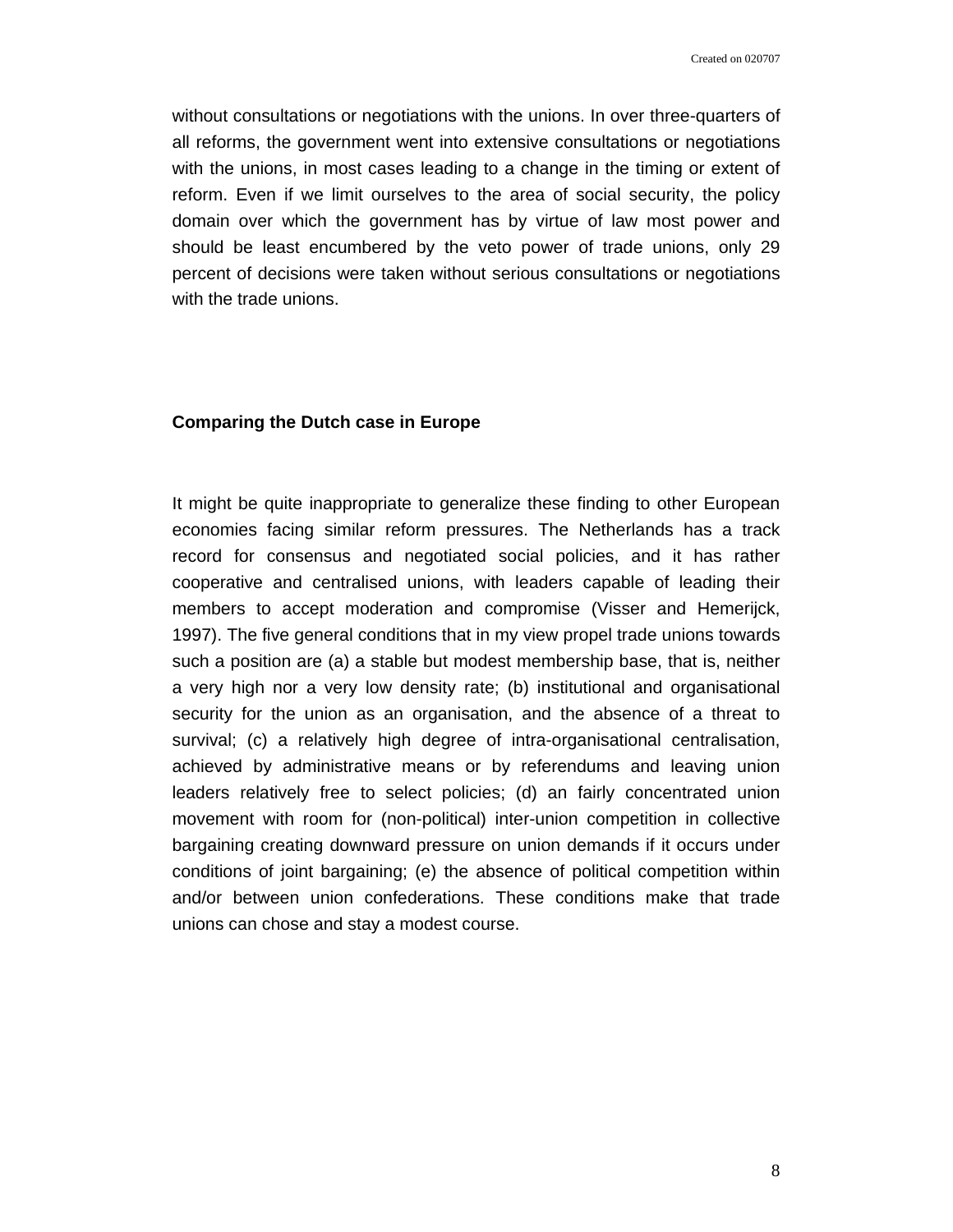#### **Table 3: Five Structural Conditions for Union Capability to Negotiate Reform,**

|           | (a)<br>(b)               |                                | (c)                           |                       | (d)                              |                           | (e)                                                   |                               |                               |
|-----------|--------------------------|--------------------------------|-------------------------------|-----------------------|----------------------------------|---------------------------|-------------------------------------------------------|-------------------------------|-------------------------------|
|           | member<br>base           | institutional<br>stability     | union centralisation          |                       | bargaining units                 |                           | political unity and conflict in the<br>union movement |                               |                               |
|           | union<br>density<br>rate | bargaining<br>coverage<br>rate | Iversen<br>index<br>(revised) | ballots.<br>referenda | effective<br>number of<br>unions | inter-union<br>bargaining | effective<br>number of<br>confed.-s                   | intra-<br>confed.<br>conflict | inter-<br>confed.<br>conflict |
|           |                          |                                |                               |                       |                                  |                           |                                                       |                               |                               |
| <b>SE</b> | 78                       | 92                             | .49                           | yes                   | 15                               | joint                     | 2,4                                                   | low                           | low                           |
| FI.       | 73                       | 95                             | .46                           | no                    | 27                               | mixed                     | 2,8                                                   | low                           | medium                        |
| <b>NO</b> | 53                       | 75                             | .47                           | yes                   | 22                               | mixed                     | 3,1                                                   | low                           | high                          |
| <b>DK</b> | 73                       | 82                             | .44                           | yes                   | 14                               | joint                     | 2,0                                                   | low                           | low                           |
| <b>GE</b> | 24                       | 64                             | .36                           | no                    | 8                                | monopoly                  | 1,4                                                   | low                           | irrelevant                    |
| AU        | 35                       | 98                             | .66                           | no                    | 8                                | monopoly                  | 1,0                                                   | medium                        | irrelevant                    |
| <b>SZ</b> | 18                       | 45                             | .21                           | no                    | 28                               | mixed                     | 4,8                                                   | low                           | medium                        |
| <b>NE</b> | 24                       | 84                             | .54                           | yes                   | $\overline{7}$                   | joint                     | 2,0                                                   | low                           | low                           |
| <b>BE</b> | 49                       | 95                             | .53                           | no                    | 22                               | mixed                     | 2,3                                                   | medium                        | medium                        |
| <b>FR</b> | 8                        | 95                             | .28                           | no                    | 51                               | mixed                     | 6,1                                                   | low                           | high                          |
| EE        | 16                       | 80                             | .41                           | no                    | 21                               | joint                     | 2,7                                                   | medium                        | medium                        |
| PT        | 19                       | 70                             | .30                           | no                    | $(40)+?$                         | local                     | 2,0                                                   | low                           | high                          |
| IT        | 34                       | 80                             | .39                           | yes                   | 34                               | mixed                     | 3,5                                                   | medium                        | medium                        |
| <b>UK</b> | 29                       | 35                             | .14                           | yes                   | $(15)+?$                         | local                     | 1,4                                                   | high                          | irrelevant                    |
| ΙE        | 36                       | $\cdot$ .                      | .53                           | ves                   | $(4)+?$                          | local                     | 1,1                                                   | high                          | irrelevant                    |

#### **(2000-2003)**

Source: own data

In the Netherlands, these conditions seem satisfied, although in recent times condition (e) is under pressure from the rising influence of a radical socialist anti-reform party within the major unions, and union density (condition a) is on the low side, although stable since the late 1980s. In general, their modest bargaining position in the labour market in most sectors and companies, combined with the increasing social policy content in wage bargaining agendas (Rojer, 1994; Trampusch, 2005), has driven the unions towards the political arena. Through exchange with the government unions can gain the little extra they need in wage bargaining, especially when labour markets are slack. *Vice versa*, it is a well-known "secret" among Dutch union leaders that the main (and today, with the unemployment rate falling under 5 percent, perhaps only) reason for offering "wage restraint" is that it guarantees some influence over government reform policies and some access to public funds in active labour market policies, although this must now increasingly be shared with municipalities. This "restraint" is offered through the officially announced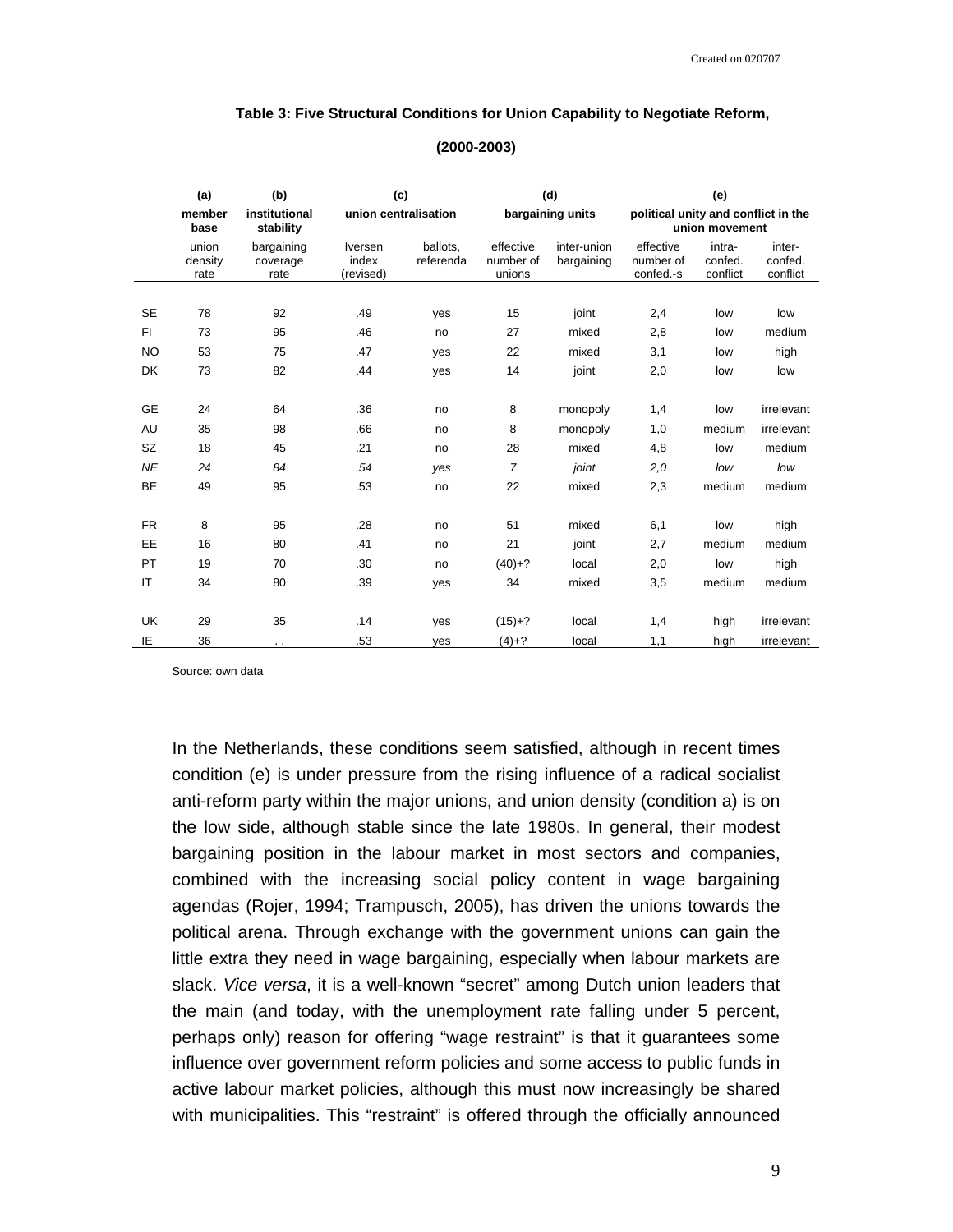technique that official strike action and payments for days not worked will be limited to wage demands that remain below the official "maximum norm" set by the confederation on the basis of the data on past inflation and future productivity trends provided the Netherlands' Institute for Economic Policy Analysis (in Dutch: Central Planning Bureau) and a various the consultation rounds with (lay) officials and staff of affiliated unions.

Similarly, the fact that all Dutch political parties are minority parties and all Dutch governments coalition governments, tends to produce a particular kind of weakness on the side of governments and propels governments to seek support among potential opposition groups outside the electoral arena. In the Netherlands, like in many European countries, reform policies have to be prepared and carried through in *two arenas*: electoral (and party) politics and interest group politics. The electoral and party arena is rather fragmented with religious and class cleavages and elections based on proportional representation. All political parties in the Netherlands are minority parties and all Dutch governments based on coalitions. With many veto points or "instances in the policy making process at which a suitable coalition of actors can prevent the adoption of a given piece of legislation" (Bonoli, 2001: 238), such a fragmented system is likely to create a bias towards the *status quo*.

However, following Kitschelt (2001: 272), there are four political conditions that facilitate reform: (a) the absence of strong contenders on the right or left of mainstream parties; (b) the shift from mass parties, constrained by interest groups, to framework parties with a more 'freestanding' leadership; (c) the presence of other-than-economic interest as a theme in elections; and (d) the presence of a rather strong political party (VVD) advocating liberal market policies. These conditions seem satisfied in the Netherlands for most years between 1982 and 2006 and made Dutch politics reform-friendly in spite of the high degree of party fragmentation and the consensus nature of Dutch politics (see Table 5 below).

There were no strong anti-reform contenders on the right or on the left (until 2006, when this radically changed with the emergence of an anti-European and anti-reform Socialist party with an almost equal share in the votes, and possibly stronger membership support in the unions, than the mainstream Social Democrats. All large "popular" parties, especially the Social Democrats during the 1990s, reformed to become framework parties. Non-economic issues (foreign policy in 1982; life-style issues in 1994 and 1998; migration and ethnic conflict in 2002) deflected from the harder economic policy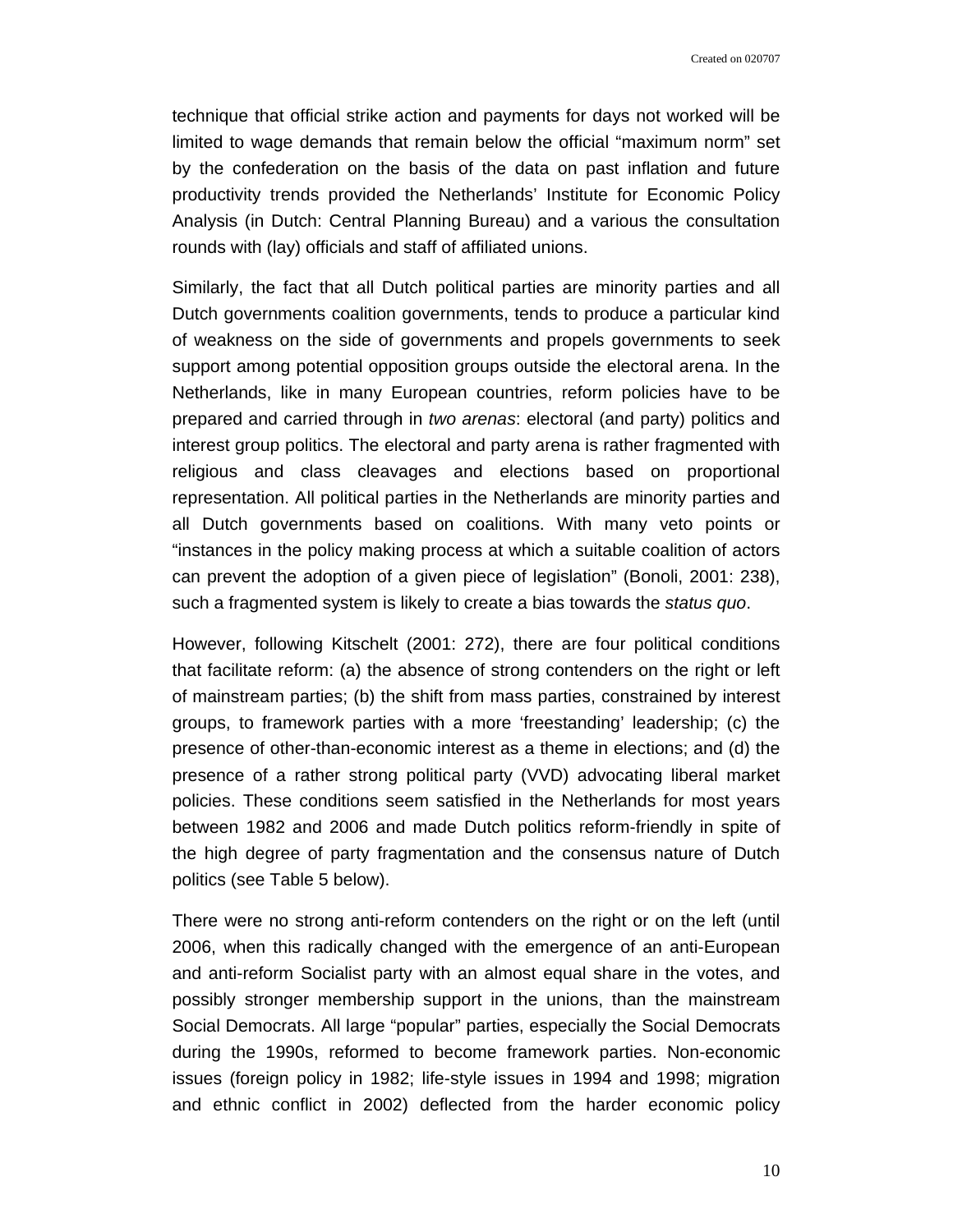choices; and the Liberals were powerfully present and in government from 1982-89 with the Christian Democrats (CDA), from 1994-2002 with Social Democrats (PvdA) and from 2002-6 again with Christian Democrats (see Table 4).

| Cabinet<br>(PM)   | coalition<br>parties | political<br>tendency | years   | reforms<br>per year | negotiated<br>reforms | decreasing<br>generosity | radical<br>reforms |
|-------------------|----------------------|-----------------------|---------|---------------------|-----------------------|--------------------------|--------------------|
|                   |                      |                       |         |                     | %                     | %                        | %                  |
| Lubbers 1         | CDA-VVD              | centre-right          | 1982-86 | 2.5                 | 43                    | 71                       | 57                 |
| Lubbers 2         | CDA-VVD              | centre-right          | 1986-89 | 2.7                 | 67                    | 67                       | 33                 |
| Lubbers 3         | CDA-PvdA             | centre-left           | 1989-94 | 3.8                 | 67                    | 43                       | 29                 |
| Kok <sub>1</sub>  | PvdA-VVD-<br>D66     | rainbow               | 1994-98 | 5.8                 | 83                    | 43                       | 22                 |
| Kok 2             | PvdA-VVD-<br>D66     | rainbow               | 1998-02 | 2.8                 | 82                    | 36                       | 62                 |
| <b>Balkenende</b> | CDA-VVD-<br>plus     | centre-right          | 2002-06 | 5.6                 | 76                    | 57                       | 32                 |
| total             |                      |                       | 1982-02 | 4.0                 | 76                    | 51                       | 33                 |

**Table 4: Labour market and welfare reforms in the Netherlands 1982-2006, by Cabinet** 

Source: own data

However, reform policies during the past quarter century in the Netherlands confirm Pierson's thesis that reformers seek rather broad coalitions and consensus on reform outside the political arena rather than just a 'minimum winning coalition' within the political arena (Pierson, 2001: 418). Deviations from this strategy tend to be punished by blockage. The implication is that reform processes are slow and incrementalist, but they tend to lower the risk of reversal and in the long run they may add up to quite major changes in the direction and implementation of social policies. However, there is also the risk that the focus on the easiest reforms regarding marginal groups and workers without entitlement or entrenched rights increases the distance from those with entrenched rights and that the lack of speed in reform worsens the possibilities to create modernising coalitions in which the protection of 'old' and 'new' risks is recalibrated (add literature).

In conclusion, just as much as an era of 'permanent austerity' (Pierson, 2001), the past quarter century has been an era of 'permanent reform' – the pace of reform has hardly slackened. These reforms occupy the space of all four aforementioned dimensions: de-commodification; cost-containment, recalibration, and changing structures of governance and administration.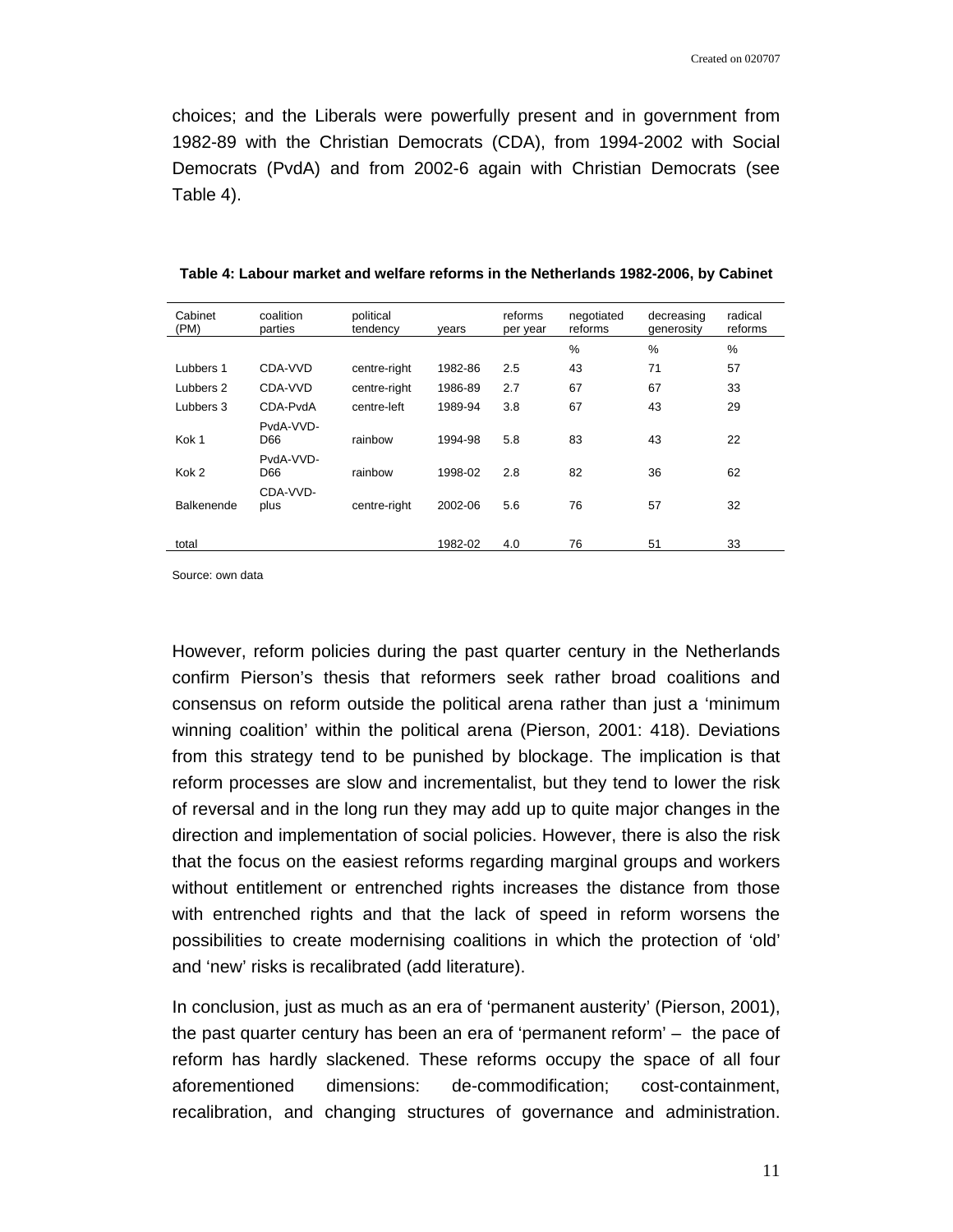Cost-containment was the dominant one, especially in the first phase (1980s) but also in recent times, perhaps prompted by the EMU deficit requirements. Seen in the light of the 'Growth to Limits' thesis of Flora (1986), which holds that retrenchment pressure are largest in welfare states that had expanded most, the concentration on cost containment in the first reform phase was to be expected. In 1980 public expenditure on social policies as a share of GDP had risen to 24,1 percent and in only a decade the Netherlands had moved into third place after Sweden and Denmark, but before all other "conservativecorporatist" welfare states. A decade of curtailments followed, with reforms concentrating on a lowering of the *price* of social policies while the *volume* of its beneficiaries was still growing.

*Running hard to stand still*: in 1990 the Netherlands spent just as much (24.4 percent) on social policies relative to GDP as it did in 1980. It is fair to add, however, that few countries managed to achieve stabilisation and in 1990 social expenditure in many welfare states surpassed spending levels in the Netherlands (see Chart 1).

## [Chart 1 about here]

Ten years later, owing to strong job growth and policies lowering the volume of claims on social policies and benefits, public expenditure had decreased to 19.3 percent. There are only two other countries managing something similar: Ireland and Finland. However, after 2000 public expenditure on social policy was again on the rise. The numbers of disabled, sick and unemployed workers, and those on social assistance, are still adding up to 1,5 million out of a labour force of 7,5 million – a rather stubborn fact.

### **The willingness of governments to negotiate reform**

I do not yet have the data on labour market and social policy reforms in other European countries that would allow me to compare my findings and test some key hypothesis that may be derived from the Dutch case. (Testing with the data of the Rodolfo de Benedetti foundations would seem a good further step.) However, thanks to Baccaro at the International Institute of Labour Studies if the ILO, we have some information on the exchange between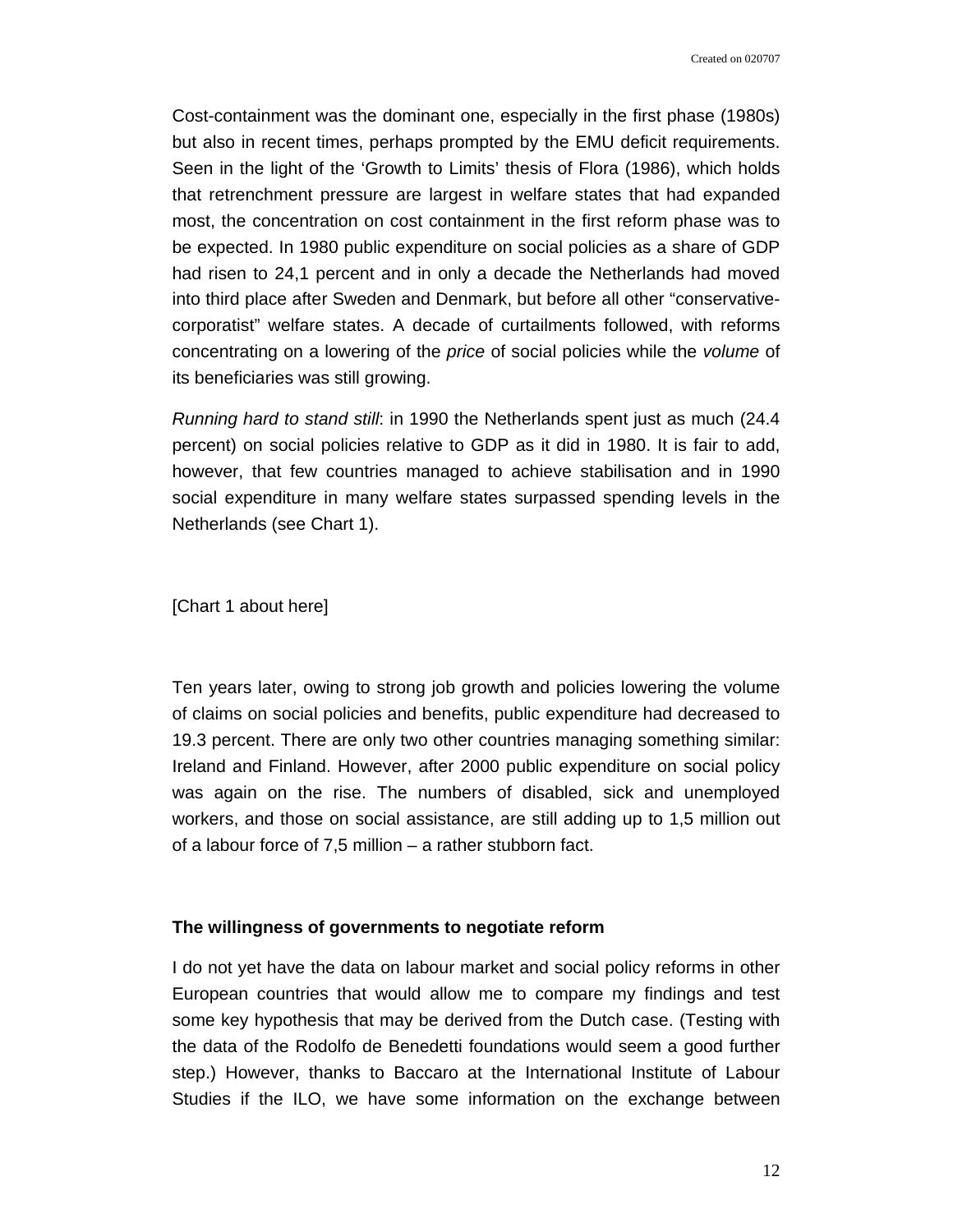governments and unions over labour market and social policy reforms for a set of European countries. Based on systematic coding of textual information contained in the "European Industrial Relations Review" – a monthly publication providing regular updates on industrial relations developments in European countries – he and his collaborators constructed an indicator of "government willingness" to engage in policy concertation pertaining to welfare policy. This indicator covers 15 European countries between 1974 and 2003. For each country, year, and policy area, the willingness index takes a value of 1 when there is evidence that the government publicly invites the social partners to negotiate a reform of social protection policies and institutions and/or if there is evidence that unions and employers are invited or allowed to design and implement such reforms autonomously. In both cases, the government is effectively sharing or delegating its policy-making prerogatives with private organizations in the political economy.<sup>2</sup> If, instead, there is textual evidence that a government designs or implements reforms without the formal involvement of trade unions the score is 0. Note that these scores are based on *formal involvement* rather than *informal influence*, thus a government relying on informal or secret negotiations with one or more unions, and thus showing some willingness to negotiate its policies, still receive a 0 score.

[Chart 2 about here]

 $\overline{\phantom{a}}$ 

Simply by plotting this indicator over time for a sample of 15 European countries (the EU15 plus Norway but minus Luxembourg), Chart 2 shows a clear upward trends towards concertation. There is some cyclical variation and there seems to have been a peak in 2000 when all governments, except in Austria and the United Kingdom, were willing to adopt a participatory approach. After 2000 the share of governments offering concerted policies declined from 86 to only 60 percent in 2003: the governments of Austria, Britain, Greece, Italy, Denmark, and Portugal, joined by the Netherlands and Spain a year later, took or tried to take a unilateral approach to welfare policy. However, this may be a temporary phase only, influenced by political developments, i.e. the turn to the right and to 'populist' policies in a number of

<sup>2</sup> The variables keep the same scope as in the previous year if no change occurs. So, for example, if a government reforms the pension system through the involvement of the unions, its score will be 1 until it seeks to pass a new policy on social security issues unilaterally. It si obvious that some of the upward drift in Chart 2 reflects inertia.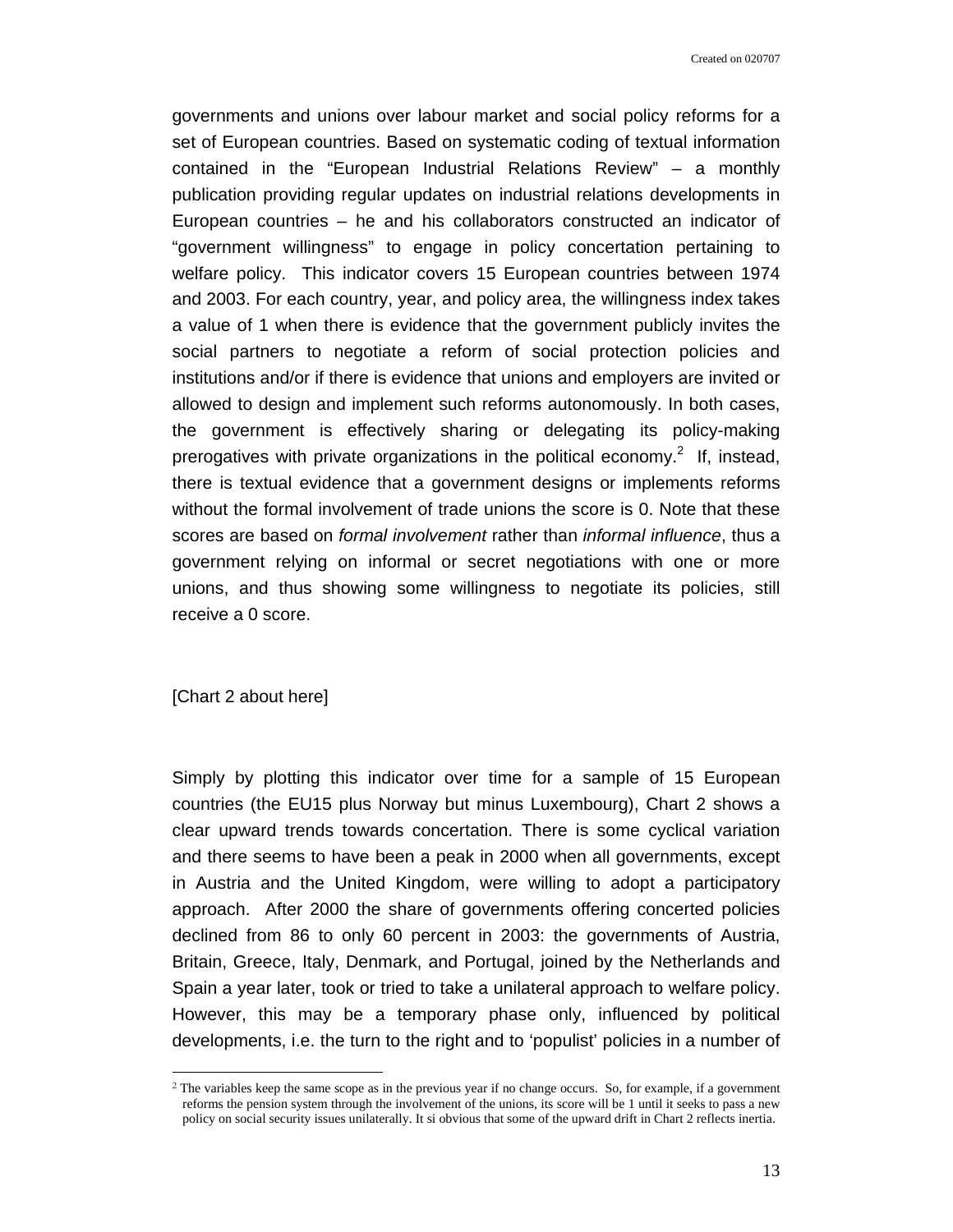countries, combined with a difficult and disappointing economic situation in many parts of Europe. Three years later, however, in 2006, the governments of Austria, the Netherlands, Portugal, Spain and Italy have returned to concerted policy-making consulting unions over welfare reform.

Chart 2 also reveals that negotiations over policy reform do not always lead to agreement. The dotted line, indicating agreement, runs consistently below the line indicating governmental attempts to negotiate reform. Often enough unions reject government proposals. Before turning to the issue of Social Pacts and the issue of negotiations, I want to correct for the "inertia" assumption inherent in Chart 2 (see footnote 2) and picture the willingness of governments to negotiate social policy in another way. Using the same data as in Chart 2. I have recoded the government's approach to labour market reforms following the four-points classification proposed earlier: imposition  $(=1;$  consultation  $(=2);$  concertation  $(=3);$  and autonomy  $(=4).$  Using this approach, we observe that there has been little change over time  $-$  a slight decrease in the negotiated approach during the 1980s was followed by an slight increase in the 1990s and early years of the new millennium. We also observe that there is not really a change over time in the variation across countries. Before turning to the question what makes European governments persistently different in their approach to reform (further analysis reveals that patterns are highly path dependent), I employ to further indicators – state intervention in wage setting and the negotiation of Social Pacts - to make my point.

[Chart 3 about here]

## **State intervention in wage setting.**

At first sight, it is somewhat odd that many European governments have continued to intervene, directly or indirectly, in wages and wage setting. The incomes policies of the 1970s were deemed a failure by most and in later years there was increased scepticism, both in politics and economics, about the wisdom and effects of such interventions. In 1983, at an expert conference of the OECD, there was consensus that "genuinely free collective bargaining" was something limited to 'fair weather' periods" (OECD, 1983: 11). But the experts predicted that governments would retreat from this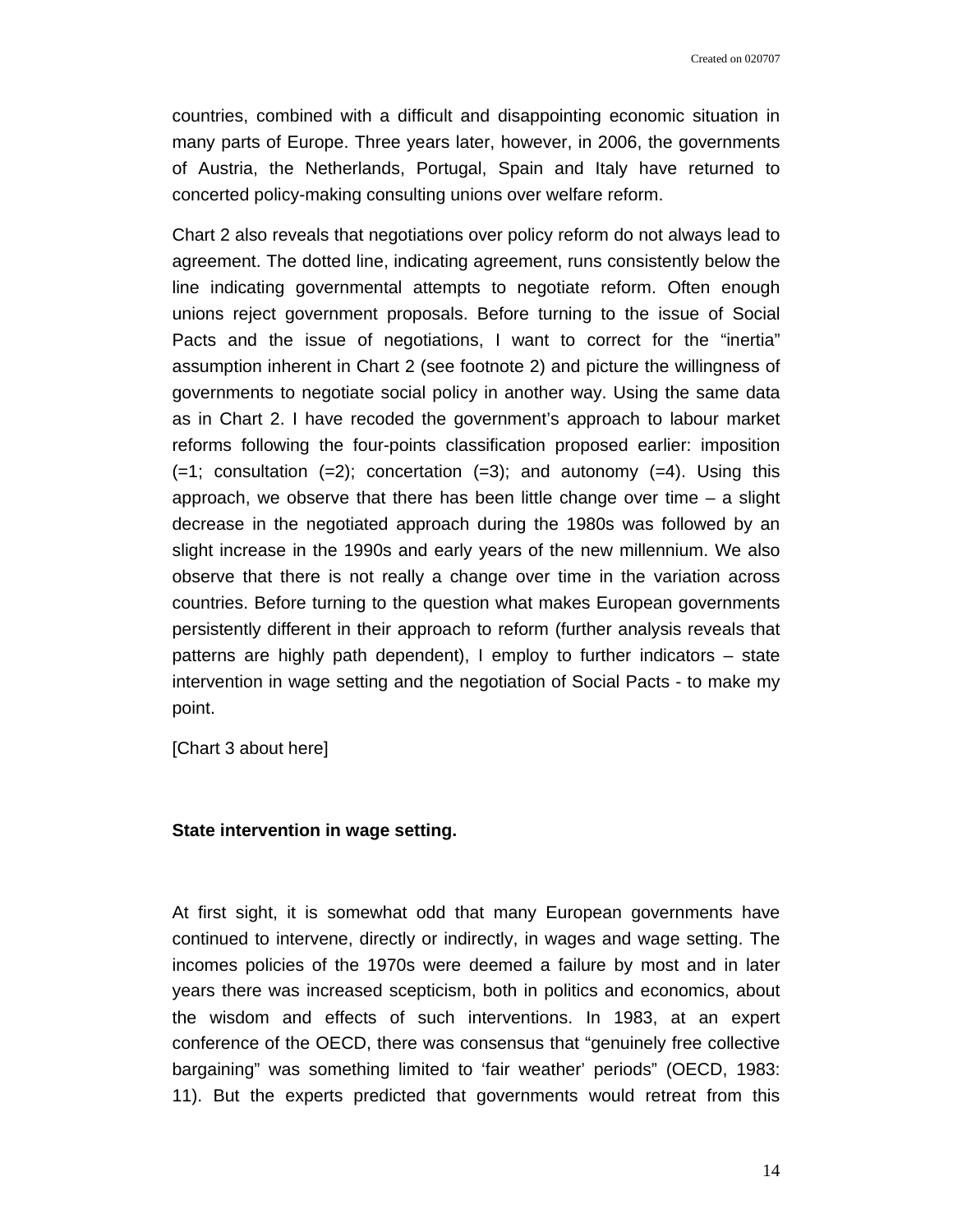Created on 020707

domain – which they usually did not see as a proper field for public policy and restore "free" collective bargaining after the turn to a more restrictive monetary and fiscal policy would have produced lower inflationary expectations and created more slack in the labour market, thus ensuring that "union demands will be more subdued and lessen the potential conflict between bargaining and economic policy" (OECD, 1983: 17-18). My data show that this prediction came only partly true: the more restrictive macroeconomic environment and higher unemployment did lead to an erosion of union bargaining power and more subdued union demands; wage growth was lower and there was a significantly decrease in labour's share in the national income. However, "free" collective bargaining has remained the exception rather than the rule, at least in Europe.

Governments use different instruments to influence the expectations and behaviour of wage bargainers or correct outcomes of their negotiations. In her book on "Wage Setting, Social Pacts and the Euro" Anke Hassel (2006) has developed a useful scale, which I will adopt, albeit with some modifications. There are five possibilities running from: the government imposes its will on private sector wage settlements, places a ceiling on bargaining outcomes or suspends bargaining  $(=5)$ ; the government participates directly in wage bargaining (tripartite bargaining, as in pacts)  $(=4)$ ; the government determines wage bargaining outcomes indirectly through price-ceilings, indexation, tax measures, minimum wages, and/or public sector wages (=3); the government influences wage bargaining by providing an institutional framework of consultation and information exchange  $(=2)$ ; or the government does none of this  $(=1)$ .

[Chart 4 about here]

Based on this scale we get the following picture (Chart 4). For continental Europe it shows trendless fluctuation. The big changes have occurred in the Anglo-American Liberal Market Economies – all shifting at one point or another to a "non-interventionist" stance. The condition for such a position, it seems to me, is the utter defeat, fragmentation and isolation of the union movement and its inability to coordinate wage developments beyond the local or company level. This is what the Conservative governments after 1979 achieved through various legal measures and Labour did not change. A

15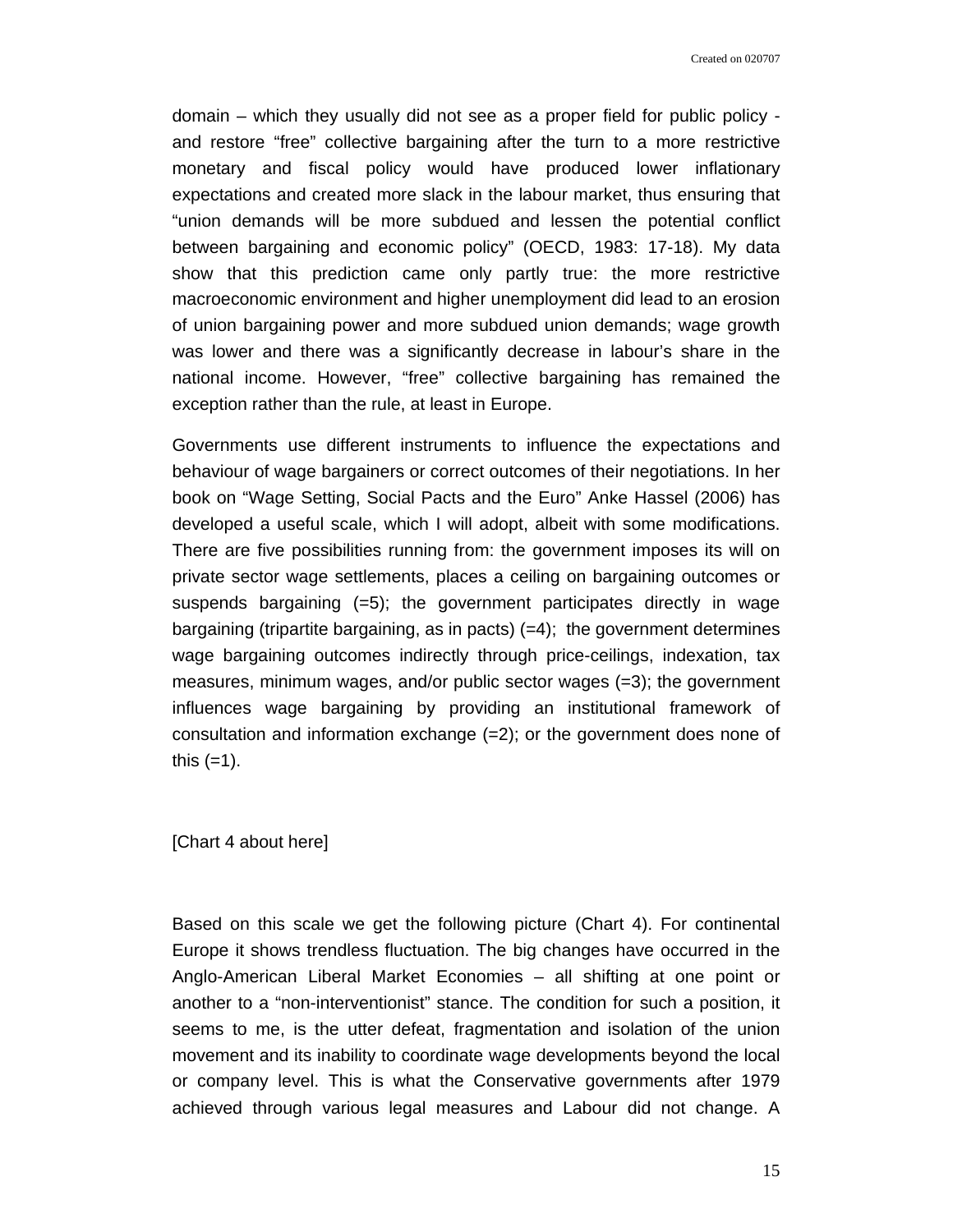Created on 020707

similar constellation obtains in the USA, New Zealand, Australia, and to a lesser degree Canada. Perhaps Switzerland is the closest example in continental Europe, though unlike the Anglo-Saxon countries there was always considerable coordination among employers (Soskice, 1990; Kriesi, 2006). Some conservative governments have flirted with this approach – Berlusconi in Italy, Aznar in Spain, Barroso in Portugal – but these flirtations were always short-lived. Even in the new capitalist democracies of East Central Europe, notwithstanding the political attire of neo-liberalism, the weakness of unions and the mostly local nature of wage bargaining, governments have retained a role in wage setting, mostly through the public sector and the minimum wage.

In Southern Europe (France, Italy, Spain, Portugal and Greece) we observe a slight decline in state intervention – coming from very high levels in the 1970s – together with an increase in the coordinating abilities of unions and employers. But the state  $-$  through various means and by sometimes threatening direct intervention - has remained an important element in bringing about the necessary cooperation and coordination in the labour market – as is the case in the Benelux and in Scandinavia.

My hypothesis is that trade unions, although usually wary of state intervention in wage setting, welcome a moderate level of state involvement, allowing them to exert influence over national policies in return. To express this in an other way: trade unions welcome some modest (and predictable) degree of state involvement in wage bargaining as a *substitute* for painful reforms, especially of employment protection of regular workers, which would reduce the wage claims of the regular union-protected workforce by other means. If this hypothesis were correct, we would see a return to more aggressive wage claims if governments do pressurise to reform employment protection, at least in a transitional phase. This leads to the issue of social pacts

The revival of tripartism and Social Pacts

One of the surprising developments of the 1990s was the revival of tripartism and social pacts negotiated between governments and the central organizations of unions and employers. Surprising because a similar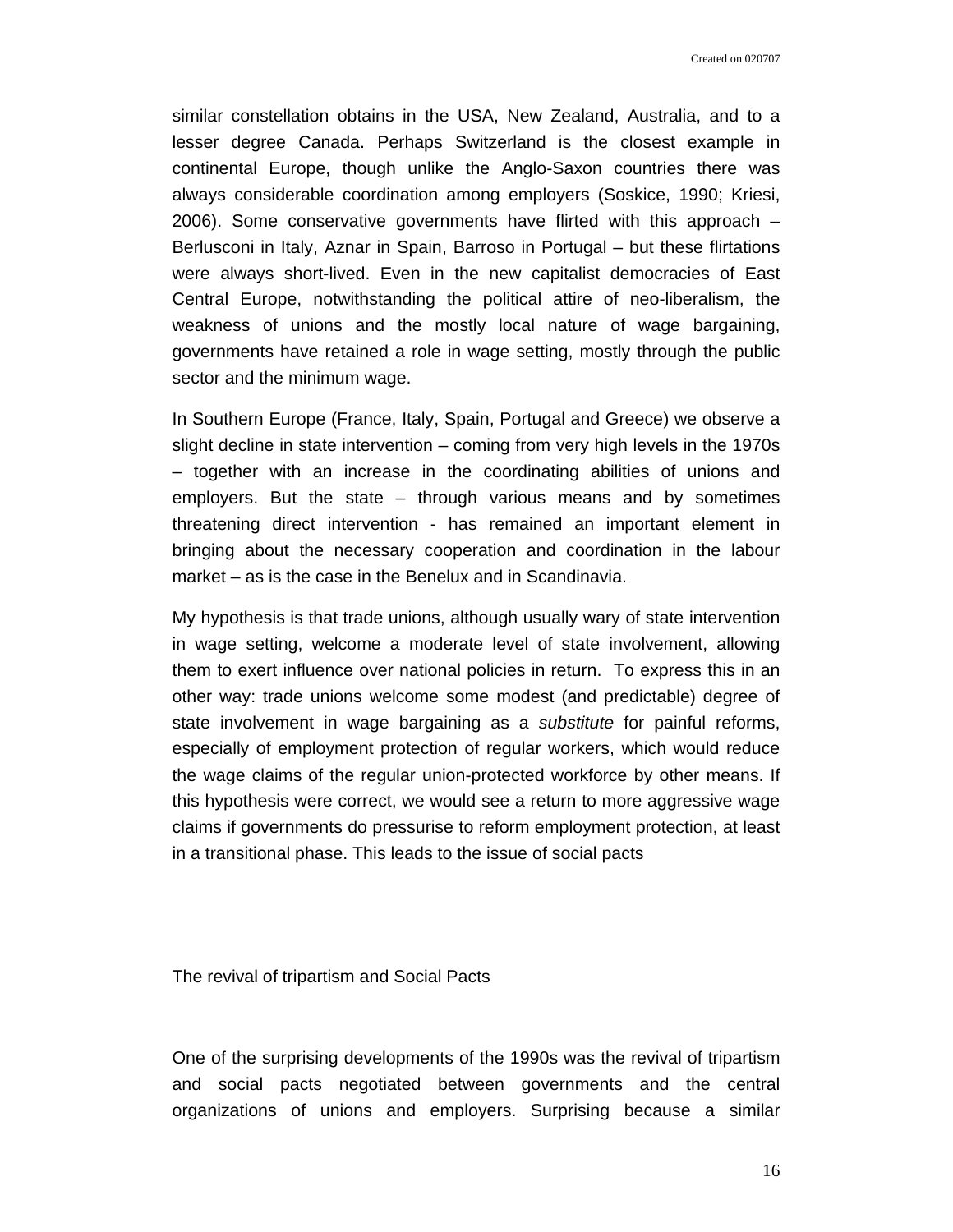development in the 1970s – in response to the economic shocks of that time – had ended in dismay and discredited corporatism in the guise of tripartite negotiations. Examples from Italy, Britain, Ireland, Belgium, the Netherlands and Denmark show that in the 1970s and early 1980s these tripartite policies were never very stable and in some cases very costly. But tripartism has made its come-back as we can see from Chart 5 – which simply depicts the proportion of European countries, out of 17, that tried to negotiate (upper line) and actually did negotiate (lower line) a social pact. Following the early example of the Netherlands and Ireland, we had tripartite pacts between governments and the social partners in Italy, Portugal, Spain, Greece, Finland, and Norway, and attempts in Belgium, France and Germany (Fajertag and Pochet, 2000).

[Chart 5 about here]

I define social pacts as specific forms of macro-cooperation, or policy concertation, between representatives of government and organized interests who negotiate and coordinate policies across a number of formally independent, but interconnected policy areas (incomes, labour market, fiscal, and social policies) at different levels (national, sectoral, regional, local) (see Hancké and Rhodes, 2006). As is well known, many of these social pacts were negotiated in the 'peripheral' EU member states, outside the D-mark zone, in order to ensure membership of EMU 1999 (Pochet, 1999; Streeck, 1998). Sponsored by the European commission, tripartism was also exported to the East, as it had once been to Spain, Portugal and Greece when they joined the European Union. Social pacts have been negotiated with some success in Slovenia, Latvia and Hungary, not counting some early and rather unstable examples from Poland and Lithuania.

It should immediately be made clear that these new "second generation" pacts were quite different from the "first generation" pacts of the Keynesian era. These different features can be understood in terms of, first, the *context*  in which they happen (i.e. a shift towards more liberal market policies and decentralization in industrial relations) and the exogenous shock, such as the hard currency regime and EMU, which they respond to; second, the *content* of these pacts, which is, unlike the traditional incomes policies of the 1970s, more regulatory than redistribute and does not promise more equality in

17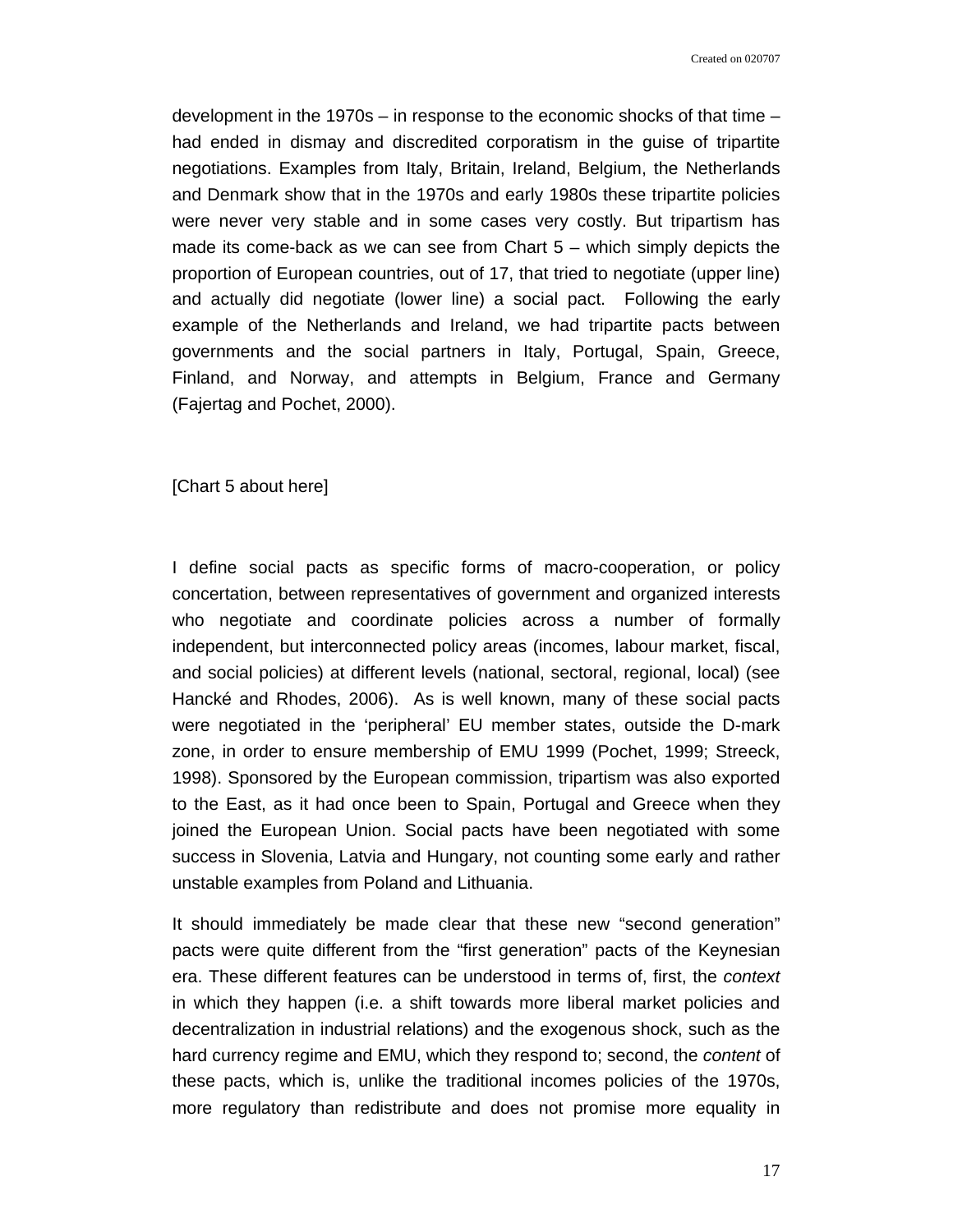Created on 020707

earnings, progressive taxation, or additional public spending (in fact the new pacts go along with less equality, taxation or spending); thirdly, their *aims*, which most notably are the achievement of greater national competitiveness in the global economy; and, *fourthly*, a stronger but also changed role for the government in these new pacts, at the expense of employers. This increased role of the governments is also witnessed by the displacement of bipartite agreements, between unions and employers, by tripartite agreements involving the government. Due to this distinctiveness, the new social pacts of recent times have been characterized as 'competitive corporatism' (Rhodes 2001), 'supply-side corporatism' (Visser and Hemerijck 1997; Traxler, 2001), or even 'post-corporatism' (O'Donnell 2001).

The recent literature has not only pointed to the distinctive nature of the content, aims, and composition of the new social pacts, but also to the fact that they have often appeared in rather unlikely places, i.e. in countries without the organizational and institutional preconditions favoured by the neocorporatist literature (see Schmitter, 1974; Streeck, 1984; Lange, 1984), such as: centralisation and concentration of unions and/or employers' associations; authoritative joint councils or similar bodies that bring representatives of capital and labour together and conciliate conflicting interests and views; pro-Labour governments or governments based on broad coalitions that promote the involvement of private interest groups in public policy. Little of this applies to Italy, Ireland, Portugal or Greece (see Table 3), and yet there were social pacts, some like the Irish or Portuguese examples even on an enduring base. In order to understand the new social pacts we have to shift our attention from pre-existing institutions and traditionally understood pre-requisites to actors' strategies and the interactive games they play as the key to understanding these new forms of macro-concertation (Avdagic, Rhodes and Visser, 2005, also Regini 2000).

Moments of economic or national crisis and the urgent pressure of international adjustment are widely acknowledged as impulses that have led governments and economic actors across many European countries to consider the option of social pacts as a viable institutional solution to their respective problems. While their immediate aims might have been different – ranging from the need to address a national crisis of public finance, unemployment and market loss, as in Finland, to the uphill race to prepare for EMU membership, as in Italy, or to more general and continuing concerns of improving international competitiveness and productivity  $-$  it is the similar exogenous shocks faced by the respective national economies that are

18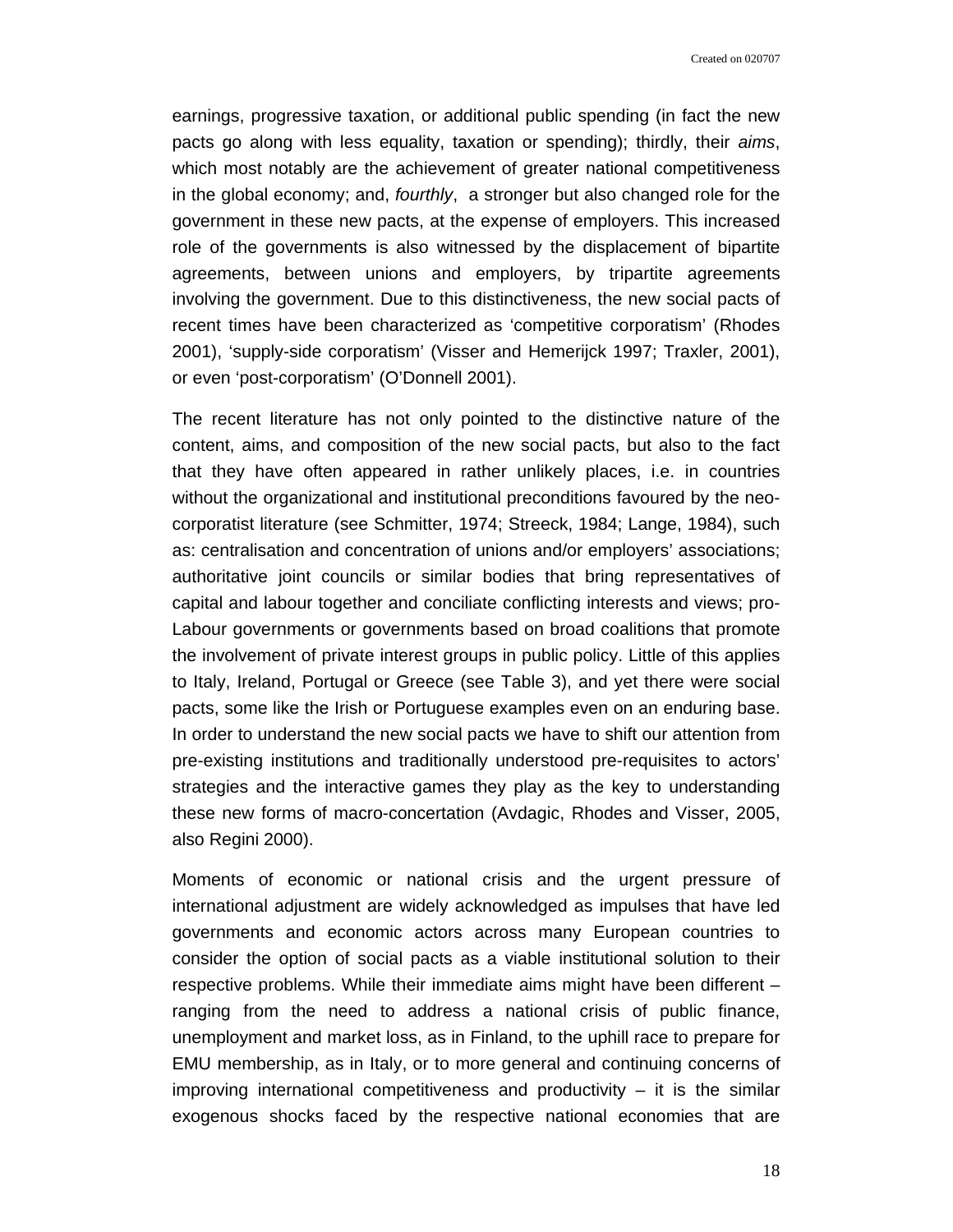considered to be the catalyst of this institutional change. Nothing concentrates the mind like a crisis and in such emergencies "hidden" resources of cooperation, like national pride, may suddenly become available.

Recent accounts of attempts to conclude social pacts remind us of the utmost importance that actors form a shared understanding of the situation that will facilitate cooperation and the reaching of an agreement (e.g. Visser and Hemerijck, 1997; O'Donnell 2001; Siegel 2004). Without such an understanding, their concentrated short-term interests cannot be overridden by the potential longer-term benefits of an agreement. In their overview of social pacts in the 1990s, Fajertag and Pochet (2000) conclude that without a shared analysis and common understanding of such experiences of national crisis, these pacts could not have happened.

This does raise the question why in countries, like Belgium or Germany, which did go through a period of deep crisis, no such common understanding was reached and no effective social pact negotiated. These examples remind us that there is nothing automatic about the response to crises and that similar and shared experiences may give rise to wildly different interpretations. Moreover, even where a shared understanding has developed and guides actors towards a focal point for their cooperation, it is unlikely that such cognitive and normative commitments will be sufficient for entering into a compromise, "unless the structure of pay-offs and surrounding conditions (...) are consistent with self-interest" (Lange 1984: 106).

Second, while non-cooperation might indeed make everybody worse off, it may not hurt everybody equally. Since the amount of "damage" depends on the distribution of power in a given context, it is reasonable to expect that this distribution of power, together with the weight actors give to the present as compared to the future, influences the choices of actors and their willingness to compromises. For instance, it has been argued that the unwillingness of German unions to make compromises during the negotiations of the "Alliance for Jobs" was related to their strong secondary power resources embodied in sectoral corporatist institutions (Traxler, Blaschke, Kittel 2001; Siegel 2004), as well as to social insurance institutions that long concealed the costs of high unemployment (Hassel 2003). Since the unions could rely on such resources, they had little incentive to promote macro-concertation by offering compromises.